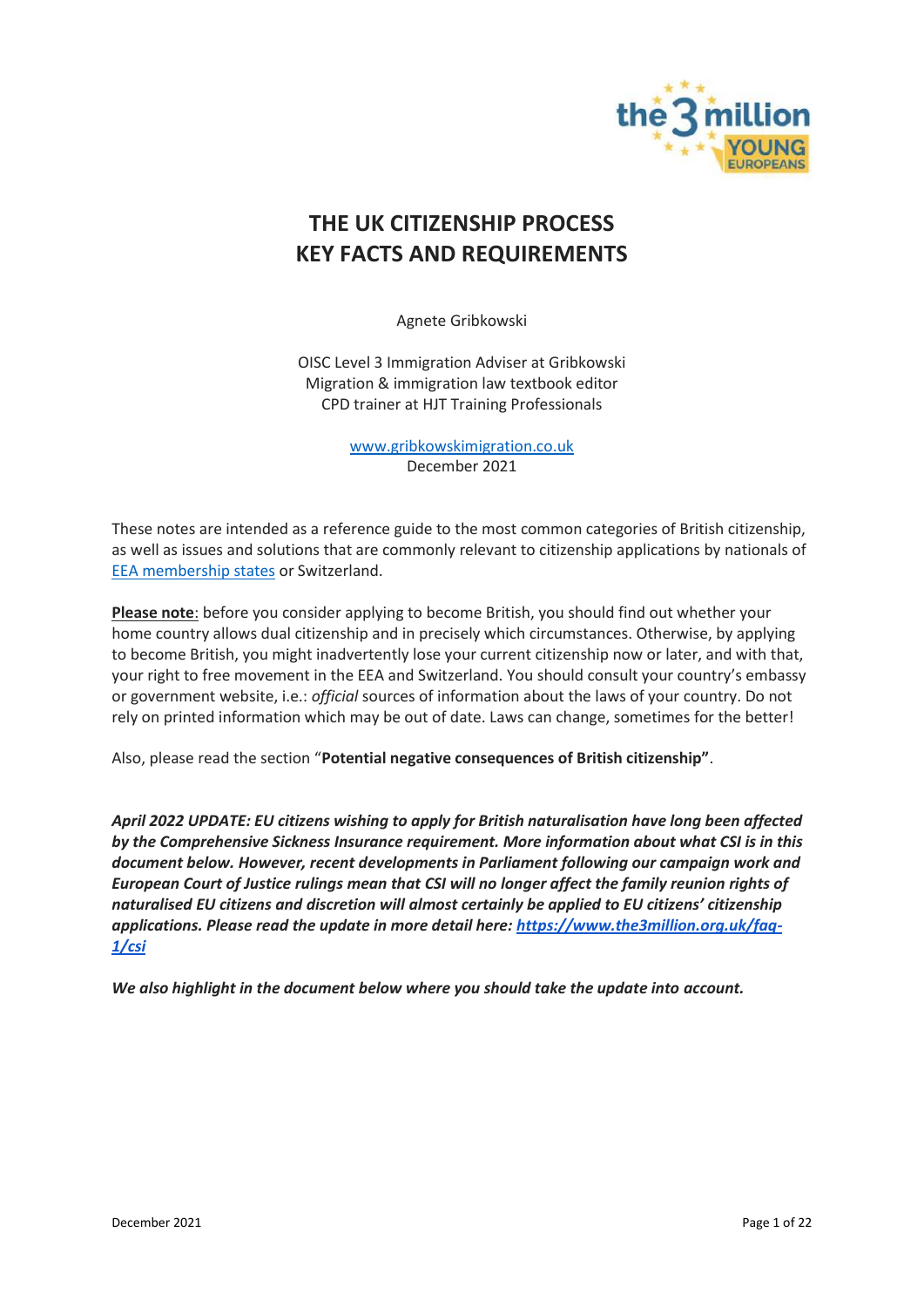

#### **Contents**

| The main citizenship categories under the British Nationality Act 1981 ("BNA")                               | 3  |
|--------------------------------------------------------------------------------------------------------------|----|
| Procedures common to all citizenship application categories: referees, passport photos and<br>biometrics     | 4  |
| Common practical issues - insufficient documents to prove residence                                          | 5  |
| Other common issues: excess absences, questions on filling the forms, missing documents, criminal<br>records | 6  |
| Further comments: applying by entitlement or discretion, refusals and good character                         | 7  |
| Good character guidance outline                                                                              | 8  |
| "Compliance with immigration requirements" for EEA/Swiss nationals                                           | 9  |
| Other ways of proving that you were insured for health costs. (Please check latest CSI update here)10        |    |
| What to do if there are gaps in your 10 years' immigration compliance                                        | 11 |
| <b>CSI Discretion</b>                                                                                        | 13 |
| Potential negative consequences of British citizenship                                                       | 15 |
| Legal advice and assistance with your application                                                            | 16 |
| Appendix: Example Naturalisation Application questionnaire                                                   | 17 |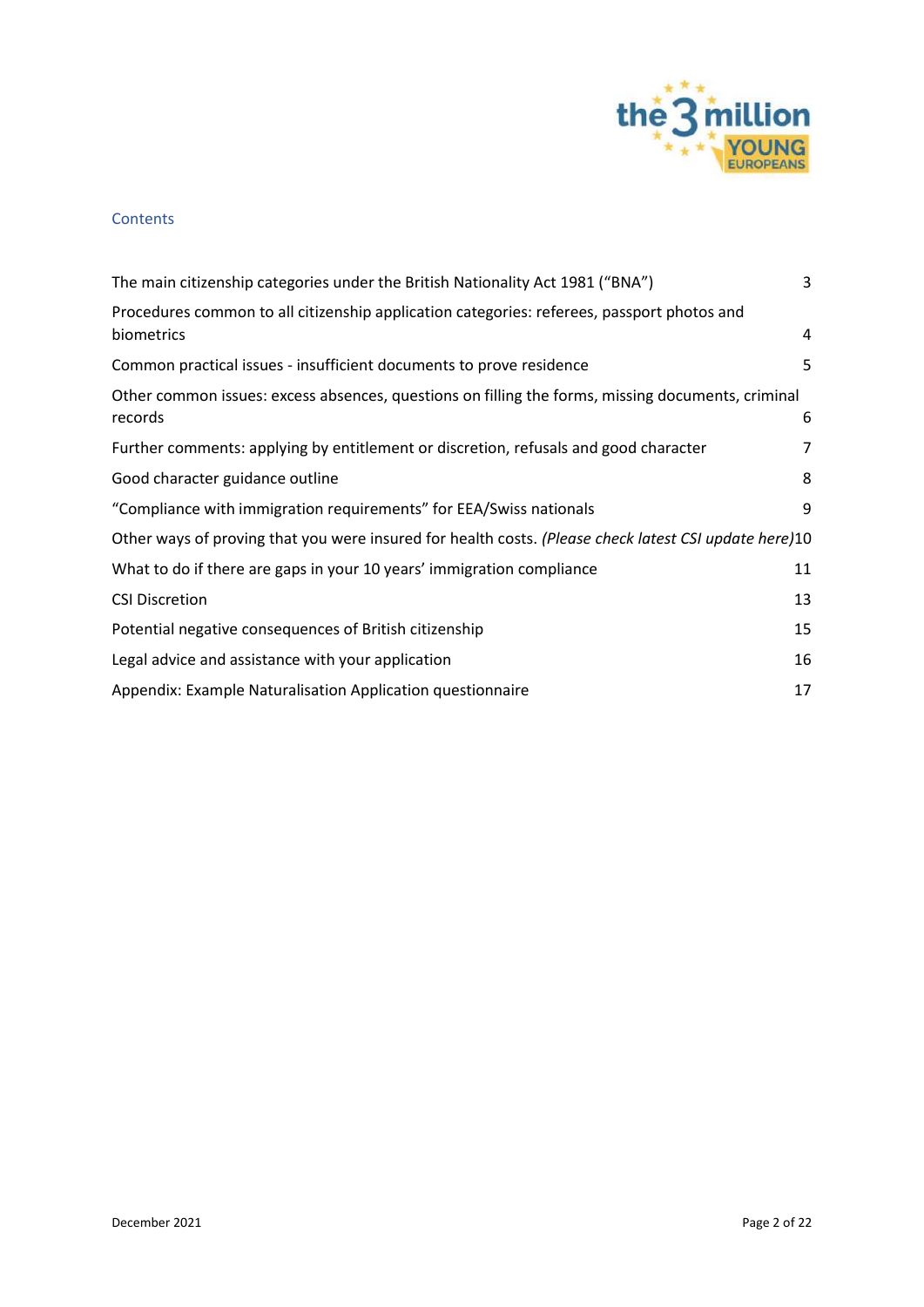

# <span id="page-2-0"></span>**The main citizenship categories under the British Nationality Act 1981 ("BNA")**

| Under $18$ – sections $1(3)$ and $3(1)$                     |                                               |  |
|-------------------------------------------------------------|-----------------------------------------------|--|
| S1(3) BNA- registration by entitlement                      | S3(1) BNA - registration by discretion        |  |
| Born in UK                                                  | Born outside UK                               |  |
| One parent becomes settled or British                       | Show good reasons for registration            |  |
|                                                             | Always take legal advice!!!                   |  |
| Good character (from age 10)                                |                                               |  |
| Form MN1 (Form MN1 guidance here) fee £1,012                |                                               |  |
| Any age $-$ sections 1(1) and 1(4)                          |                                               |  |
| S1(1) BNA- automatic citizenship                            | $S1(4)$ BNA - registration by entitlement     |  |
| Born in UK                                                  | Born in UK                                    |  |
| One parent was settled or British at                        | Spent first 10 years of life in UK            |  |
| time of birth (settled can mean being a                     | No more than 90 days' absence in<br>$\bullet$ |  |
| permanent resident without having                           | each of those years                           |  |
| applied for a PR card)                                      | <b>Good character</b> (from age 10)           |  |
| No need to apply for citizenship - just                     | Form T (Form T guidance here)                 |  |
| apply for a British passport                                | Fee child: £1,012                             |  |
| Adult passport from age 16 £75.50                           | Fee adult: £1,206                             |  |
| Child passport £49                                          |                                               |  |
| 18 and over – sections $6(1)$ and $6(2)$                    |                                               |  |
| S6(1) BNA - naturalisation by discretion                    | S6(2) - naturalisation by discretion          |  |
| 5 years' residence, max. 450 days'                          | 3 years' residence, max. 270 days'            |  |
| absence                                                     | absence                                       |  |
| Settled for one year before applying                        | Can apply straight after settlement           |  |
|                                                             | Spouse/civil partner of a British citizen     |  |
| No more than 90 days' absence in the last year<br>$\bullet$ |                                               |  |
| Good character (conduct from age 10)                        |                                               |  |
| Life in the UK Test (unless exempt)                         |                                               |  |
| English language (unless exempt)                            |                                               |  |
| Form AN (Form AN guidance here), fee £1,330                 |                                               |  |
|                                                             |                                               |  |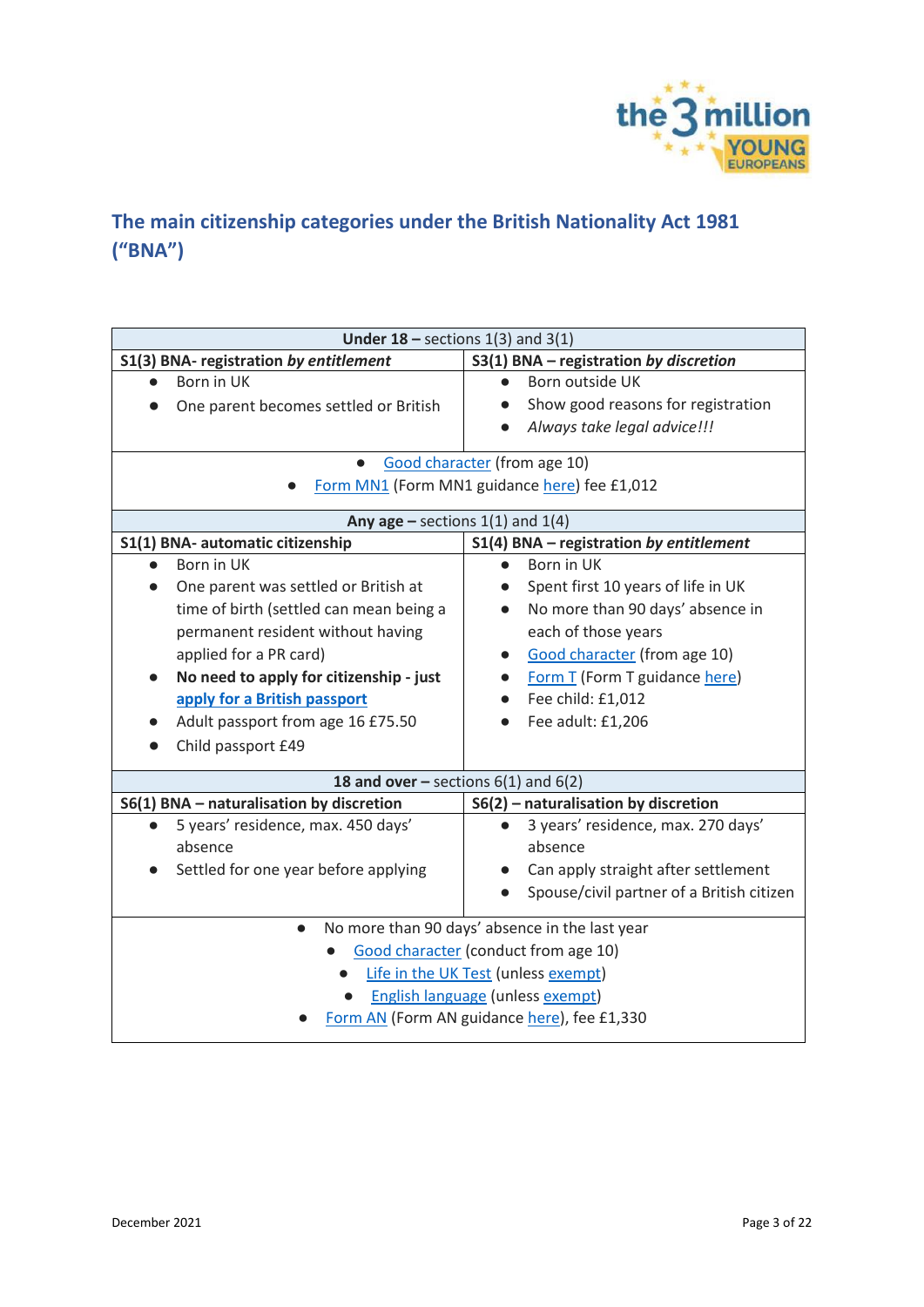

## <span id="page-3-0"></span>**Procedures common to all citizenship application categories: referees, passport photos and biometrics**

All citizenship applications require:

- $\geq$  2 referees (see pages 10 and 25 o[f this guidance\)](https://assets.publishing.service.gov.uk/government/uploads/system/uploads/attachment_data/file/631639/Nationality-policy-general-information-all-British-nationals-v1.0EXT.pdf)
- $\geqslant$  2 passport photos for the referee declarations
- > Biometrics appointment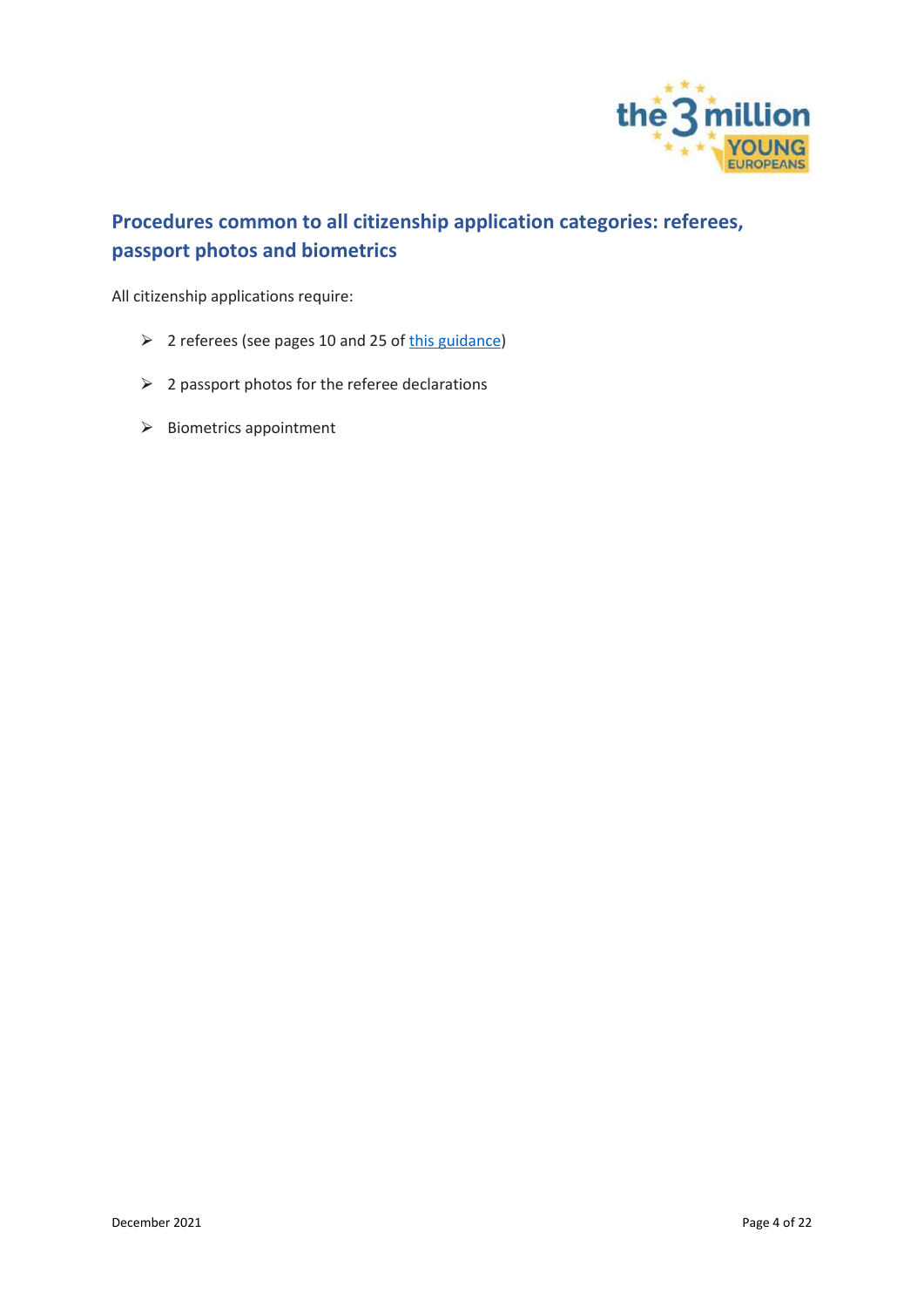

### <span id="page-4-0"></span>**Common practical issues - insufficient documents to prove residence**

To fill gaps in your documentation, you may wish to make the following requests:

- ▶ [HMRC subject access request](https://www.gov.uk/guidance/hmrc-subject-access-request) (free of charge employment history, NI contributions, tax credits, child benefit etc)
- $\triangleright$  [DWP subject access request](https://www.gov.uk/guidance/request-your-personal-information-from-the-department-for-work-and-pensions) (free of charge benefit records)
- ⮚ Council tax: confirmation of dates of residence at your addresses (free of charge from local council)
- $\triangleright$  GP or dentist list of appointments (usually free, max fee £10); full medical records (max fee £50)
- $\triangleright$  School or college records ask for a letter setting out start and finish of enrolment and full attendance record, if they have it
- $\triangleright$  Employment records ask your current or former employer to put your start date, your annual leave entitlement and whether you have taken any leave in excess of that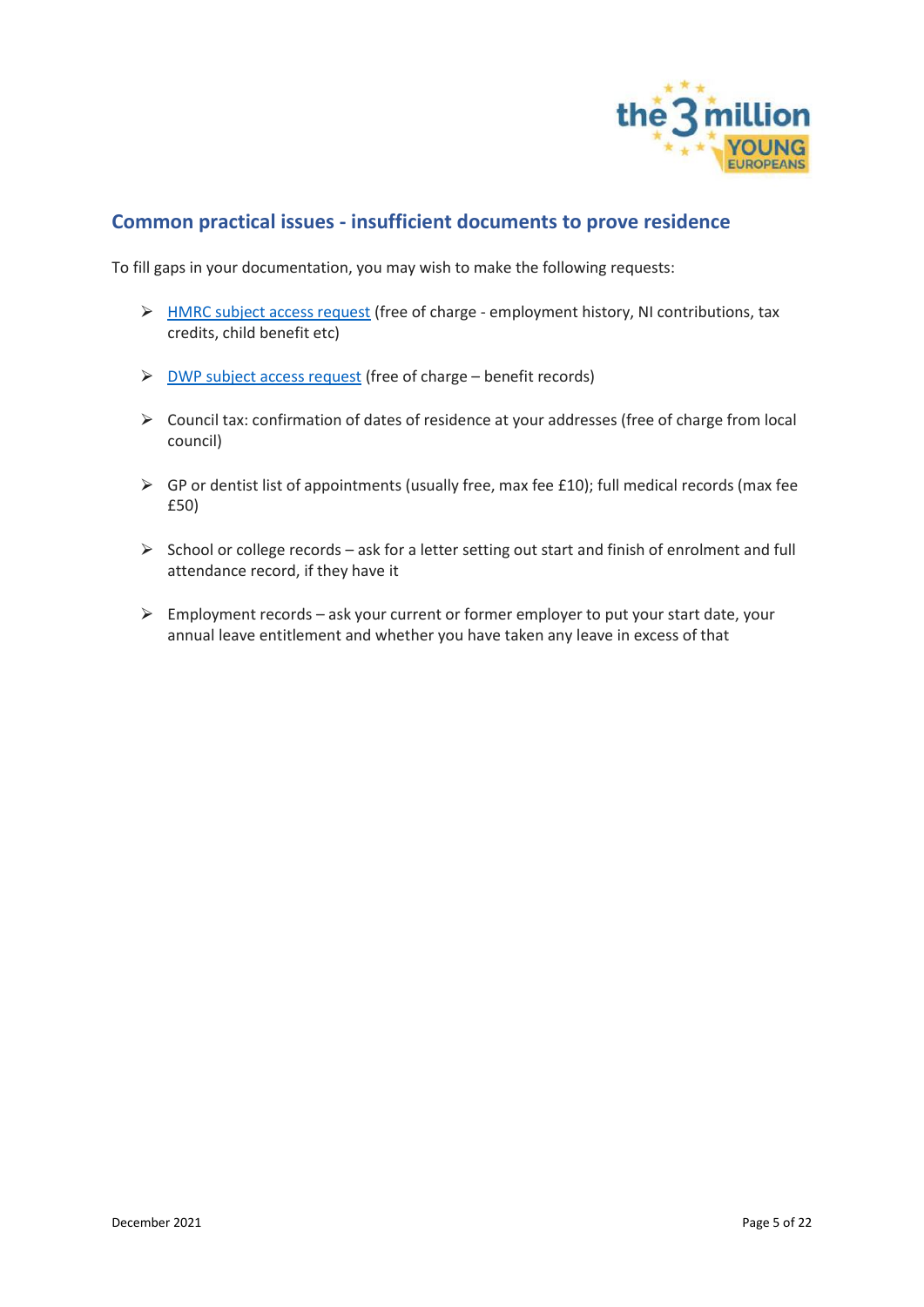

## <span id="page-5-0"></span>**Other common issues: excess absences, questions on filling the forms, missing documents, criminal records**

- ⮚ **Absences** *in fact* **exceed the maximum –** your application can still succeed. Please read the paragraphs dealing with "absences" in the [guidance for naturalisation](https://assets.publishing.service.gov.uk/government/uploads/system/uploads/attachment_data/file/914183/Naturalisation-as-a-british-citizen-by-discretion_v6.0.pdf) (if you apply under section 6(1) or 6(2)), or the [guidance for registration](https://assets.publishing.service.gov.uk/government/uploads/system/uploads/attachment_data/file/879763/registration-as-a-british-citizen-children-v6.0ext.pdf) (if you apply in any of the other categories). These paragraphs contain specific rules on how many extra days' absence can be allowed, and in what circumstances.
- ⮚ **Questions about filling the forms –** see table on p2 for links to form guidance next to each form.
- ⮚ **Missing documents –** UK birth and marriage certificates: request replacements [here;](https://www.gov.uk/order-copy-birth-death-marriage-certificate) passports or other documents from your country: check your embassy or your country's government pages.
- ⮚ **Want to see your criminal record before UKVI do?** make an ACRO subject access request [here.](https://www.acro.police.uk/Subject-access) If you are unsure whether your criminal record could cause a problem, seek legal advice before applying.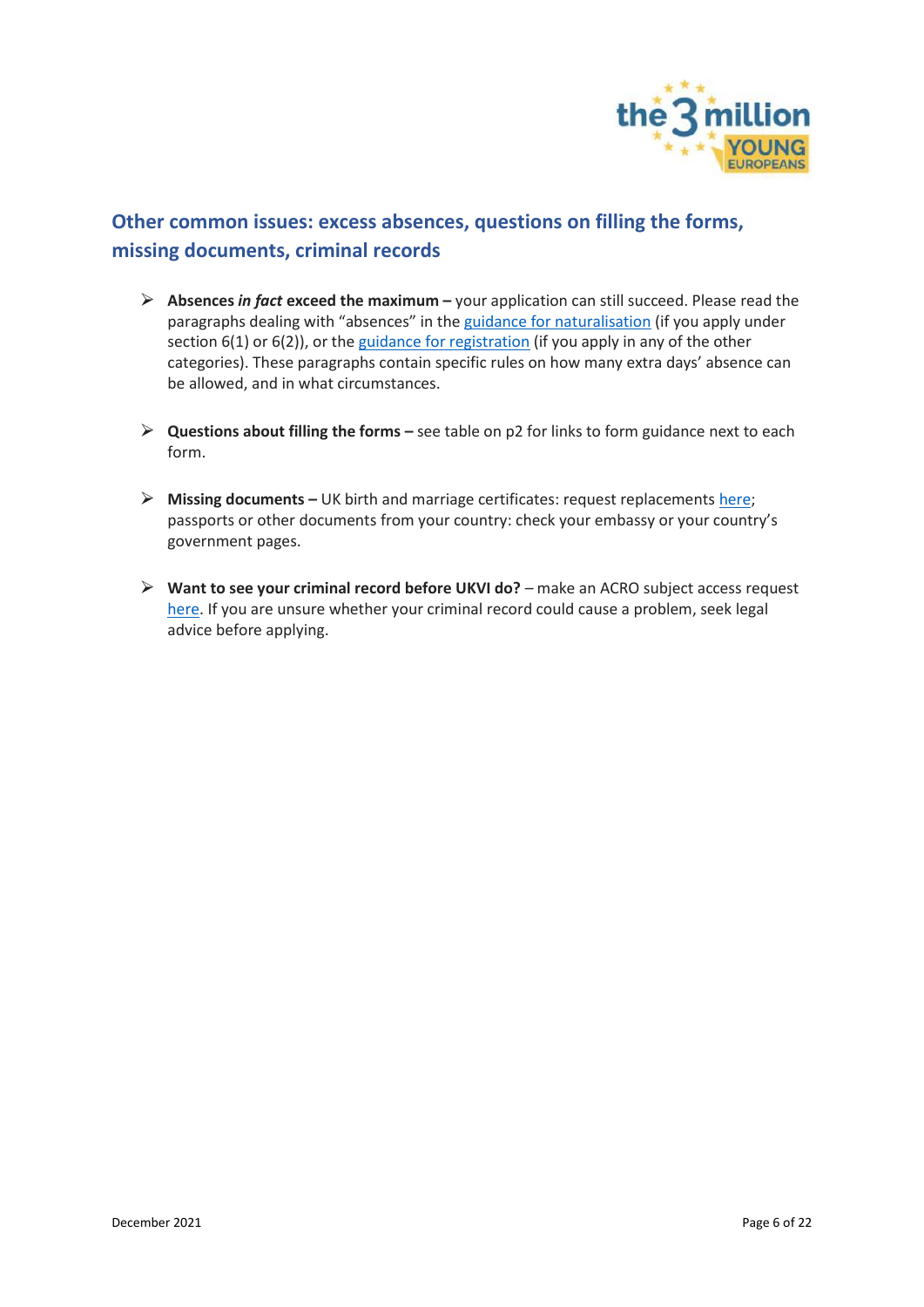

## <span id="page-6-0"></span>**Further comments: applying by entitlement or discretion, refusals and good character**

- ⮚ **Choice between application by entitlement or by discretion:** if you could just as easily meet the requirements for a category *by entitlement* as one *by discretion*, choose the application *by entitlement.* Although the good character requirement still applies, you will be on stronger ground.
- ⮚ **Refusals:** if an application is refused, the application fee is not refunded and there is no right of appeal. The only way to challenge a refusal is by a Nationality Review on [Form NR,](https://www.gov.uk/government/publications/application-for-review-when-british-citizenship-is-refused-form-nr) fee: £372.
- ⮚ **Good character:** anyone applying for citizenship for themselves or someone aged 10 or over should read th[e good character guidance.](https://www.gov.uk/government/publications/good-character-nationality-policy-guidance) This is the guidance used by the Home Office to decide applications. If anything in this guidance seems to be relevant to the applicant – seek legal advice!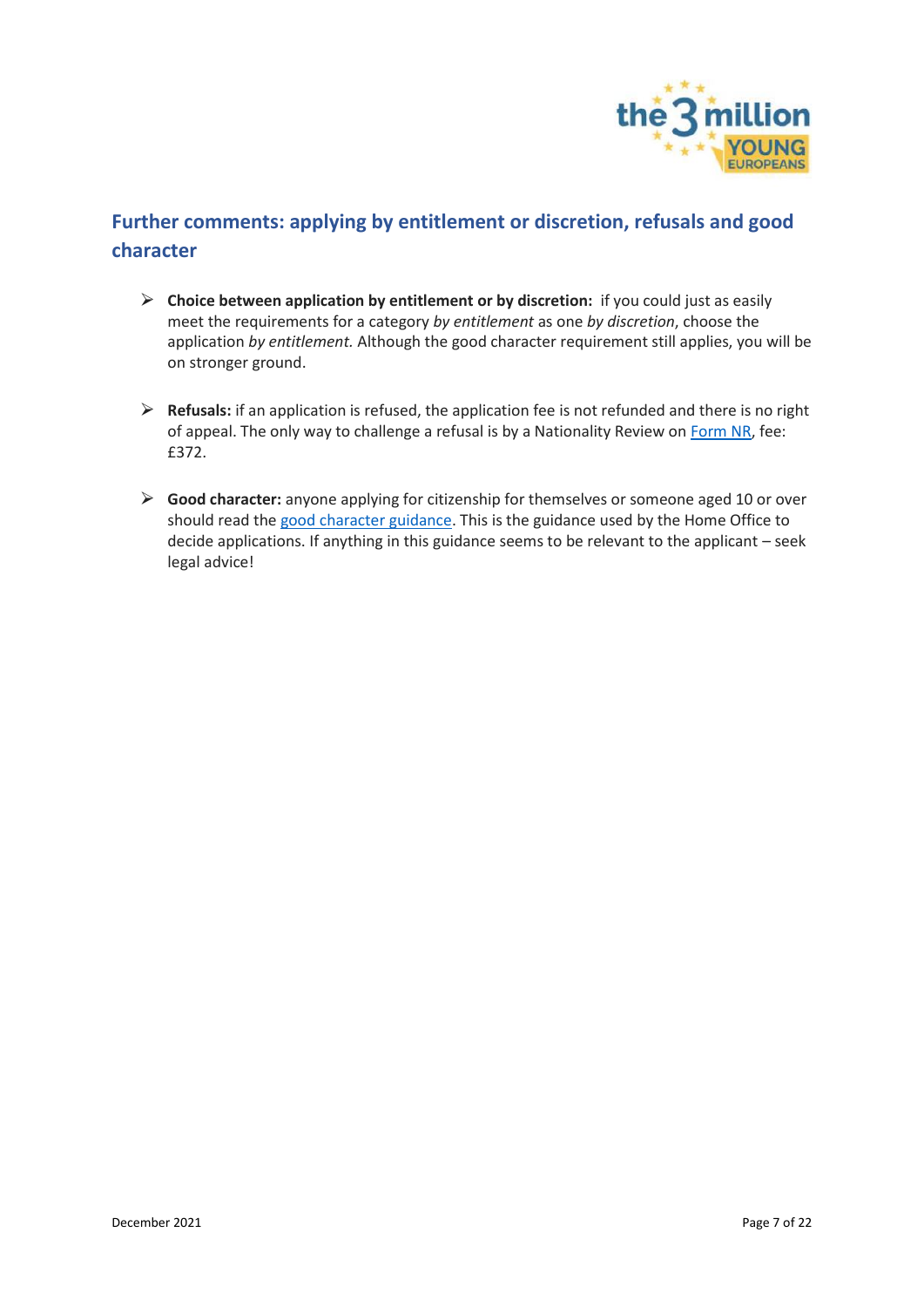

### <span id="page-7-0"></span>**Good character guidance outline**

All *criminal offences*, including those which ar[e spent,](https://hub.unlock.org.uk/knowledgebase/a-simple-guide-to-the-roa/) must be disclosed. Applications will *normally* be refused for having a:

- 4 year + prison sentences, whenever they finished.
- 1 year to under 4 years prison sentence unless sentence finished 15 years ago.
- prison sentence shorter than 1 year unless sentence finished 10 years ago.
- non-custodial or out of court sentences on criminal record, unless imposed more than 3 years ago.

Other grounds for refusal are if, in the last 10 years, the applicant fell foul of the following expectations:

- ⮚ *Financial soundness* by being bankrupt or involved in managing a company which was liquidated.
- ⮚ *Honesty* 
	- at the point of admitting to, or being caught using, deception in a previous citizenship or immigration application, including by: cheating on English or Life in UK tests; being in or attempting to enter a sham marriage; or by referees making false statements
	- on the date of revocation of previously held British citizenship on grounds of deception
- ⮚ *Compliance with immigration requirements* the fact **EEA** nationals without CSI or otherwise not exercising treaty rights can have their citizenship applications refused under the good character guidance is nothing new. The additional requirement to have complied with immigration requirements for the preceding 10 years was a controversial policy change on 11 December 2014, which was declared lawful in [Al-Enein](https://www.bailii.org/ew/cases/EWCA/Civ/2019/2024.html) [2019] EWCA Civ 2024. The first version of that guidance, archive[d here](http://web.archive.org/web/20170310181726/https:/www.gov.uk/government/uploads/system/uploads/attachment_data/file/406368/Chapter_18_Annex_D_v02.pdf) read as follows (emphasis added): (Please check latest CSI update [here\)](https://www.the3million.org.uk/faq-1/csi)

9.7 Evasion of immigration control

The decision maker will normally refuse an application if within the 10 years preceding the application the person has not been compliant with immigration requirements, *including but not limited to* having: a. failed to report b. failed to comply with any conditions imposed under the Immigration Acts c. been detected working in the UK without permission

The fact this is intended to also apply to EEA nationals has merely been made more explicit, since then. There have always been lawfulness requirements on EEA and Swiss nationals' residence in the UK, but they were not well known about as the UK government did not require that we should apply to register, to prove those rights.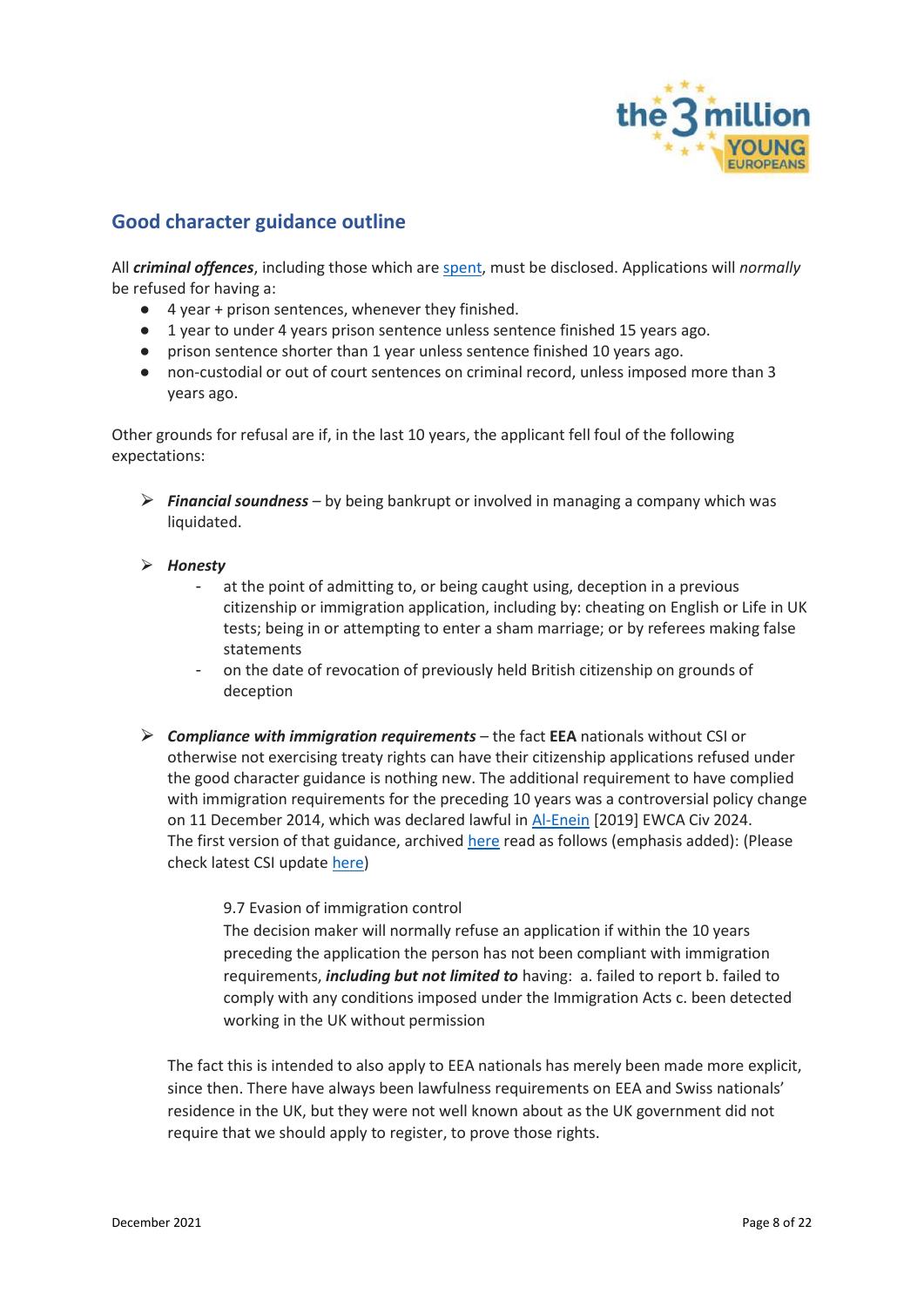

## <span id="page-8-0"></span>**"Compliance with immigration requirements" for EEA/Swiss nationals**

This section is relevant to British citizenship applications by EEA and Swiss nationals because of the good character requirement to show 10 years' compliance with immigration requirements.

| "Rights of residence" under the Immigration (EEA) Regulations 2016                                                                                                                                                                                |                                                                                                                                                                                                                                                                                                                                                                                                                                                                                                                                                                                                                                                                                                                                                                                                                                                                                                                                                                   |                                                                                                                                                                                                                                                                                                                                                                                                                                                                                                                                                                                                                                                                                                             |
|---------------------------------------------------------------------------------------------------------------------------------------------------------------------------------------------------------------------------------------------------|-------------------------------------------------------------------------------------------------------------------------------------------------------------------------------------------------------------------------------------------------------------------------------------------------------------------------------------------------------------------------------------------------------------------------------------------------------------------------------------------------------------------------------------------------------------------------------------------------------------------------------------------------------------------------------------------------------------------------------------------------------------------------------------------------------------------------------------------------------------------------------------------------------------------------------------------------------------------|-------------------------------------------------------------------------------------------------------------------------------------------------------------------------------------------------------------------------------------------------------------------------------------------------------------------------------------------------------------------------------------------------------------------------------------------------------------------------------------------------------------------------------------------------------------------------------------------------------------------------------------------------------------------------------------------------------------|
| These rights arise automatically on meeting the conditions. No UKVI application is needed to show they<br>existed.                                                                                                                                |                                                                                                                                                                                                                                                                                                                                                                                                                                                                                                                                                                                                                                                                                                                                                                                                                                                                                                                                                                   |                                                                                                                                                                                                                                                                                                                                                                                                                                                                                                                                                                                                                                                                                                             |
| Initial-Reg 13                                                                                                                                                                                                                                    | <b>Extended - Reg 14.</b>                                                                                                                                                                                                                                                                                                                                                                                                                                                                                                                                                                                                                                                                                                                                                                                                                                                                                                                                         | Permanent - Reg 15                                                                                                                                                                                                                                                                                                                                                                                                                                                                                                                                                                                                                                                                                          |
| First 3 months<br>in UK<br>The only<br>conditions for<br>this right are<br>to hold a<br>European<br>passport or ID<br>card and,<br>while in the<br>UK, not to<br>become an<br>unreasonable<br>burden on the<br>social welfare<br>system.          | Following first 3 months in UK<br>The conditions are that you exercise treaty rights<br>and thus become a qualified person. Exercise of<br>treaty rights can be done in different ways: as an<br>employed worker, as a self-employed person, a<br>student or a self-sufficient person. To be a<br>qualified person in the last two categories, you<br>must hold comprehensive sickness insurance<br>(please check CSI update here). It is also possible<br>to exercise treaty rights as a jobseeker, but<br>normally this is limited to 6 months. Temporary<br>absences from work will not interrupt 'worker'<br>or 'self-employed' status if certain conditions are<br>fulfilled. Work only needs to average at least 10<br>hours per week, whether employed or self<br>employed. It must not be 'marginal and<br>ancillary', like a degree course placement. If<br>work is not "marginal and ancillary" you can be<br>classed as a worker instead of a student. | Automatic right as soon as 5 years'<br>continuous residence as a qualified<br>person (or their family member) is<br>completed- no application required!<br>The conditions are that you or your<br>EEA/Swiss national family member, has<br>been a qualified person for 5 years with<br>no absences of more than a total of 6<br>months in any one year. In some<br>circumstances, an individual and their<br>family will become eligible for<br>permanent residence before 5 years are<br>up, such as having to give up work<br>because of injury or permanent<br>incapacity.<br>The PR right comes into existence<br>automatically (no PR card required!) and<br>is lost after 2 years' continuous absence |
| from the UK.<br>$\mathbf{r}$ , and the contract of the contract of the contract of the contract of the contract of the contract of the contract of the contract of the contract of the contract of the contract of the contract of the contract o |                                                                                                                                                                                                                                                                                                                                                                                                                                                                                                                                                                                                                                                                                                                                                                                                                                                                                                                                                                   |                                                                                                                                                                                                                                                                                                                                                                                                                                                                                                                                                                                                                                                                                                             |

#### **Rights of residence for family members under the same Regulations**

**Direct family members** are children (including grandchildren and great grandchildren) under 21 years of age (or 21 and over, if dependent), spouses and civil partners, and dependent relatives in the ascending line (parents, grandparents, great grandparents). Direct family members automatically have the same rights as the qualified person, for so long as the qualified person exercises treaty rights. Once the qualified person reaches PR status, so does their family member if they have lived in the UK for a continuous 5 years and had been the QP's family member for that period.

Non-European family members depend on their European national family members' exercise of treaty rights completely to get to PR. European national family members can take turns in exercising treaty rights and depending on each other, to reach the 5-year mark. Spouses and civil partners keep their rights for so long as they and their partner are in the UK, even if they no longer live together. If they get divorced, or if the EU national dies or leaves the UK, they can **retain** their rights if they fulfil certain conditions.

**Extended family members** unmarried or 'durable' partners and other 'extended family members' only have those rights once they have been issued with a residence document.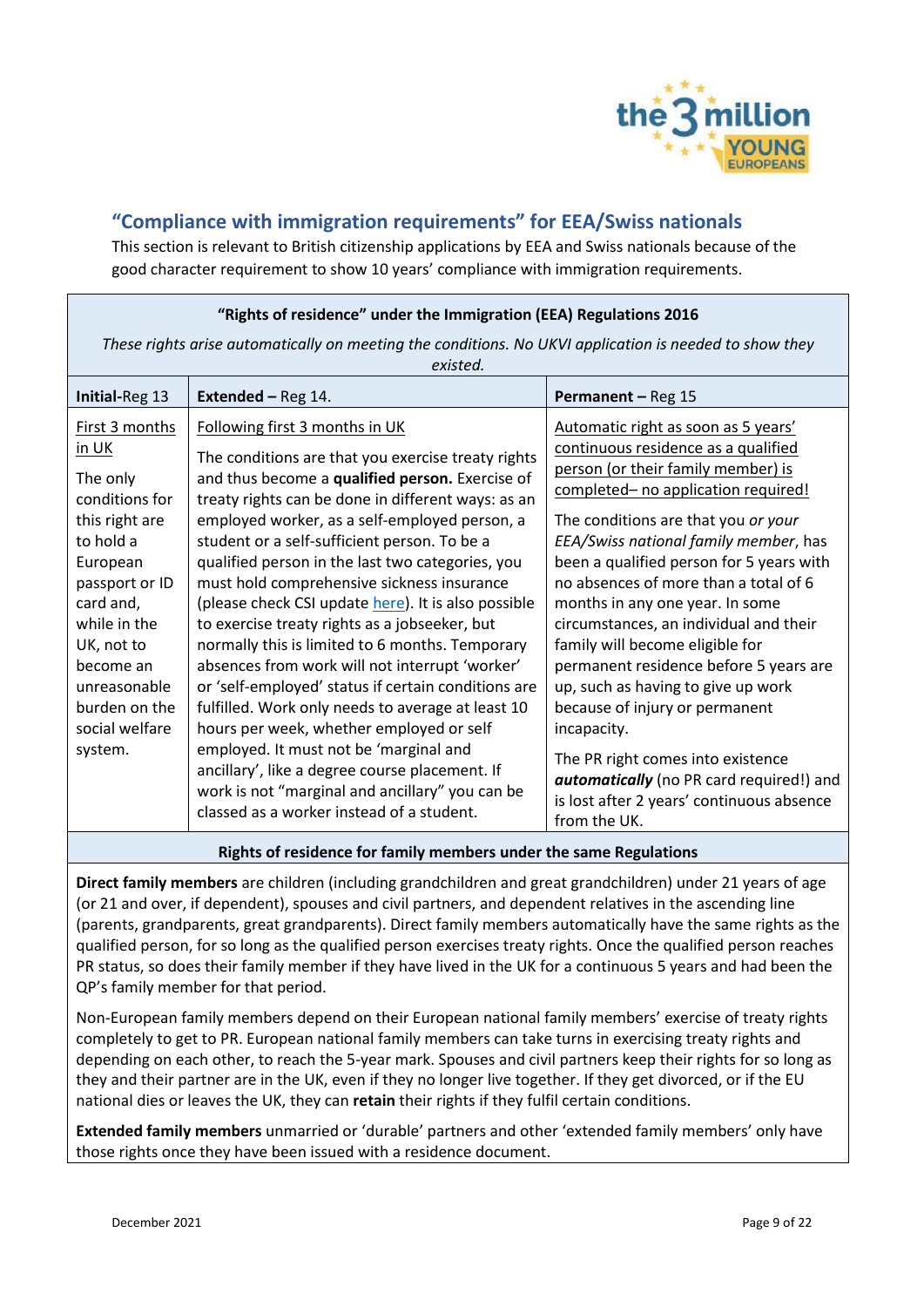

## <span id="page-9-0"></span>**Other ways of proving that you were insured for health costs.** *(Please check latest CSI update [here\)](https://www.the3million.org.uk/faq-1/csi)*

- $\triangleright$  Transitional arrangements mean that a pre-20 June 2011 registration certificate held as a student means the holder is exempt from the CSI requirement thereafter.
- $\triangleright$  Young people may be covered by a parent's insurance, or spouses may be covered by a partner's cover.
- $\triangleright$  The [guidance on qualified persons](https://assets.publishing.service.gov.uk/government/uploads/system/uploads/attachment_data/file/929556/eea-qualified-persons-v8.0-gov-uk.pdf) currently contradicts itself in stating that an EHIC card (which may also be called an E111 form) can only be accepted a valid EHIC as CSI "if the applicant is living in the UK on a temporary basis" but then goes on to accept that an EHIC may be used to prove CSI for the whole 5-year period if applying for permanent residence. Regardless, it would be perfectly sensible to use an EHIC card to cover a certain period and evidencing the intention was temporary at the time (strong ties to home country etc). Note also that some countries have the equivalent of an EHIC certificate printed on the back of the national ID card.
- $\triangleright$  The same section of the qualified persons guidance also sets out (summarised on page 41) other types of certificates which can be obtained from your home state to prove CSI, namely certificates S1 (or E109 or E121), S2 (or E112) and S3. What these are is explained on pages 42-43. These can prove that the NHS would have been reimbursed by your home state for health costs.
- $\triangleright$  However, the same guidance on page 38 states that cash back health schemes for dental, optical or prescription charges, or travel insurance policies, will not count as CSI.
- $\triangleright$  The CSI requirement for family members of students only entered the EEA Regs 2016 from 6 April 2015, though was enforced only from 22 June 2015.
- $\triangleright$  Alternative evidence from your home country may be obtained which proves that the NHS would in fact have been reimbursed by your home country's public health system – see research done by an ECAS EU rights clinic [here.](https://blogs.kent.ac.uk/eu-rights-clinic/csi-form-e-014-s041/) It would be worth reading this and contacting your country's health authority for confirmation of whether any of these applied to your period of residence during which the CSI requirement applied.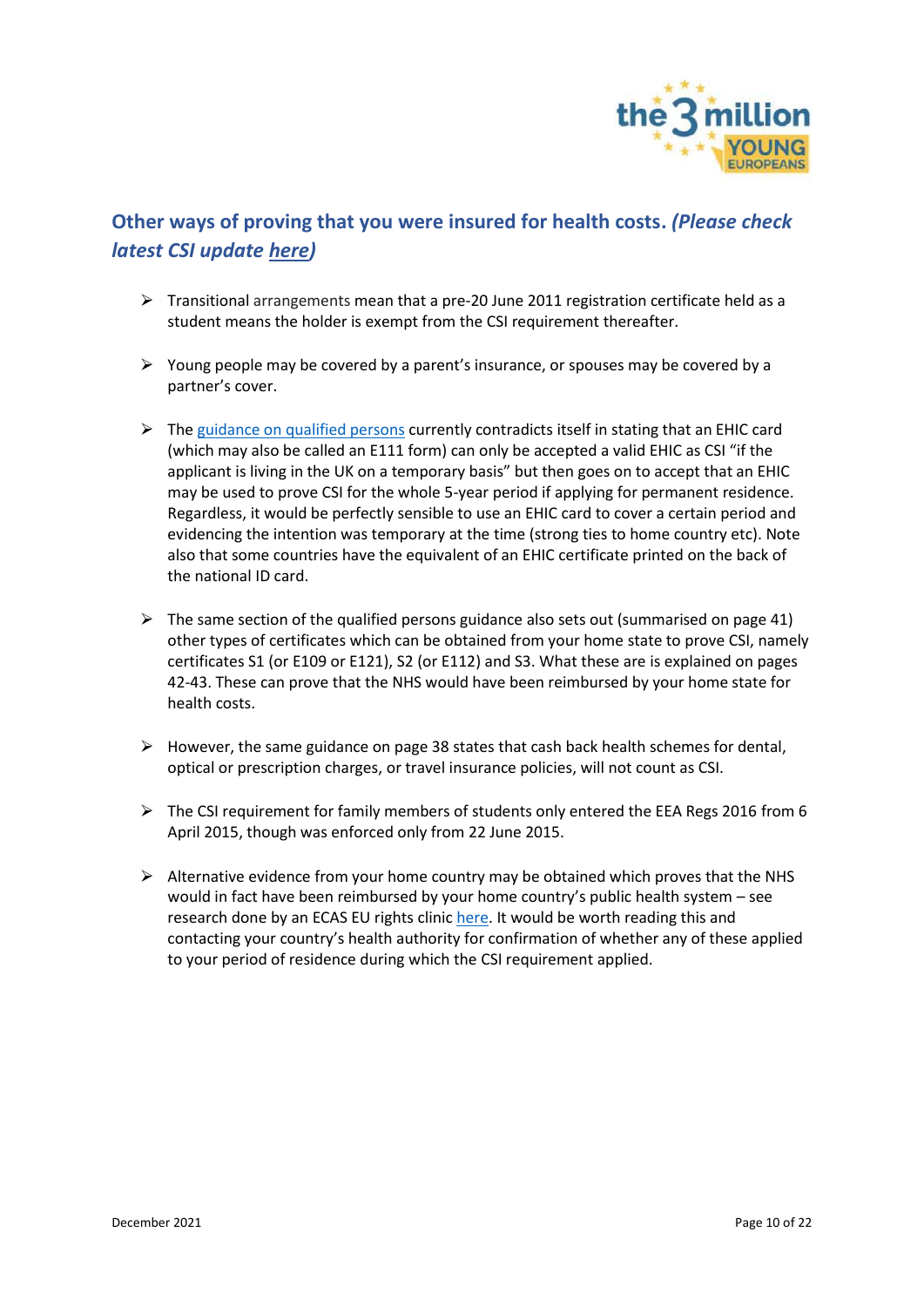

### <span id="page-10-0"></span>**What to do if there are gaps in your 10 years' immigration compliance**

Either wait until you have 10 years' worth of compliance or apply now and ask UKVI to exercise discretion. However, please make sure to read the section "**Potential negative consequences of British citizenship"** first.

- $\triangleright$  For how to argue the discretion point in your covering letter, and what evidence to add, you can refer t[o the naturalisation guidance](https://assets.publishing.service.gov.uk/government/uploads/system/uploads/attachment_data/file/914183/Naturalisation-as-a-british-citizen-by-discretion_v6.0.pdf) in your covering letter. This gives examples of when discretion "might" be exercised on page 30, and you could argue your case in your covering letter as to why you fit one of those scenarios, or that yours is analogous.
- $\triangleright$  You can also refer to the [good character](https://assets.publishing.service.gov.uk/government/uploads/system/uploads/attachment_data/file/923656/good-character-guidance-v2.0-gov-uk.pdf) guidance which states, under "Approach" (p. 8) emphasis added):

*Consideration must be given to all aspects of a person's character, including both negative factors, for example criminality, immigration law breaches and deception, and positive factors, for example contributions a person has made to society. The list of factors is not exhaustive.*

*Each application must be carefully considered on an individual basis on its own merits. You must be satisfied that an applicant is of good character on the balance of probabilities. To facilitate this, applicants must answer all questions asked of them during the application process honestly and in full. They must also inform the Home Office of any significant event (such as a criminal conviction or a pending prosecution) or any mitigating factors that could have a bearing on the good character assessment.*

 $\triangleright$  The good character guidance also states at p. 50, specifically on absence of CSI (Please check latest CSI update [here\)](https://www.the3million.org.uk/faq-1/csi):

> *If a person did not have CSI, you must consider why they did not have it. Where a person has been granted ILR under the EUSS but has been in breach of the EEA Regulations 2016 due to a lack of CSI you must consider whether it is appropriate to exercise discretion in their favour. Some applicants will have previously been refused permanent residence on the basis of not having CSI. When considering whether it is appropriate to exercise discretion, you must assess the reasons given for this, and why they did not then obtain CSI.*

As to the last point, if you applied for permanent residence before and were refused for lack of CSI and did not then obtain CSI, your chances of success would be lower than otherwise.

Arguments you could bring to ask that discretion should be exercised in your favour will depend on your individual circumstances but might include: a statement from you and evidence as to how it was you did not know about CSI; perhaps write to your university and your first GP why they did not tell you CSI was required. The response could be revealing. You could add evidence of your law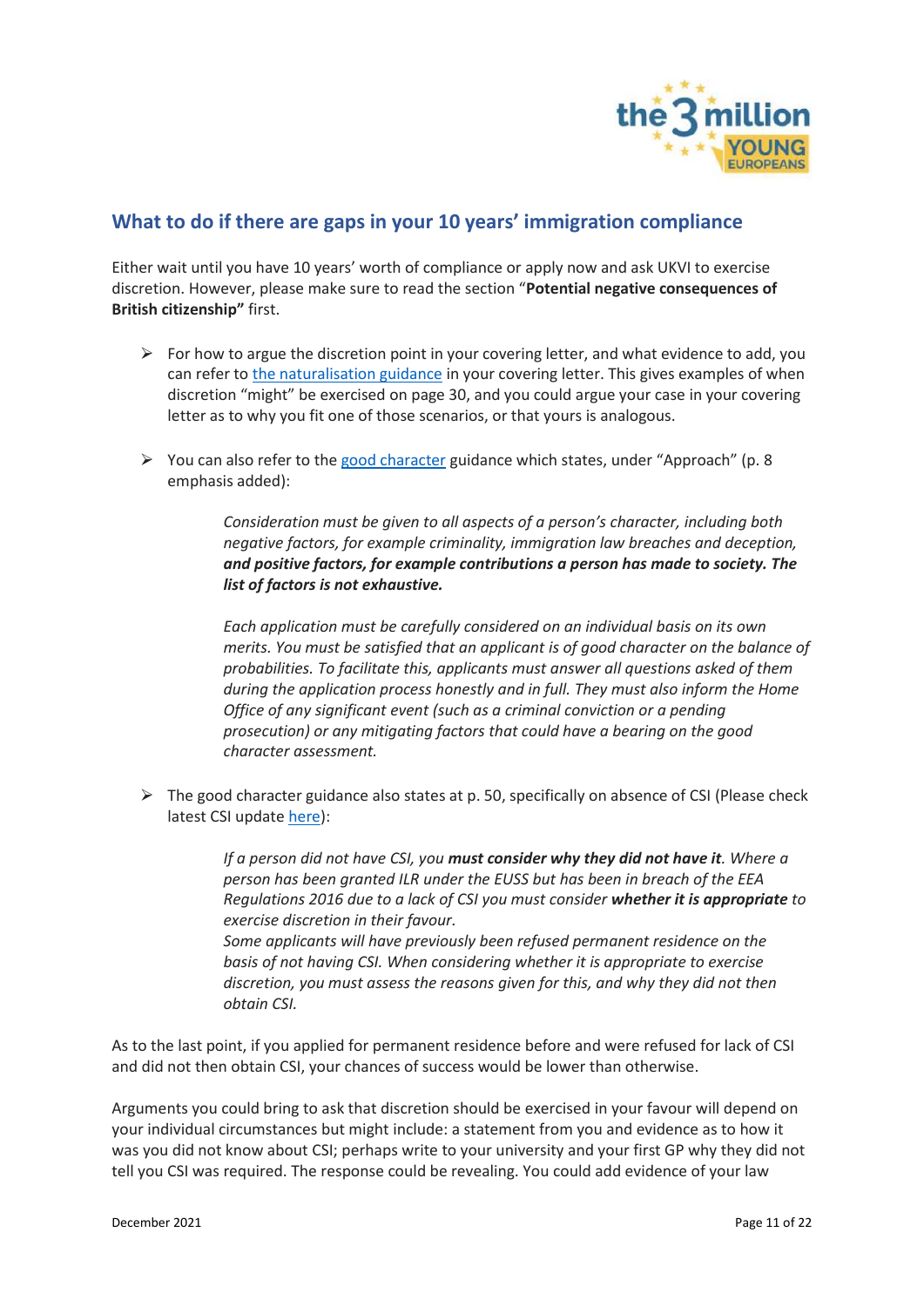

abiding nature and any positive contributions you make to UK society (e.g: clear police record and good character references from school, work, community organisations, any volunteering or contribution to your local community or wider society, perhaps by the nature of your work etc).

Your argument should address the guidance in demonstrating that *on the balance of probabilities* your evidence shows that you are of good character, because that is the standard the guidance applies. You should also bring evidence why a refusal would be inappropriate and disproportionate, by proving, for example the particular impact on your life of not having citizenship, versus a relatively minor good character guidance breach.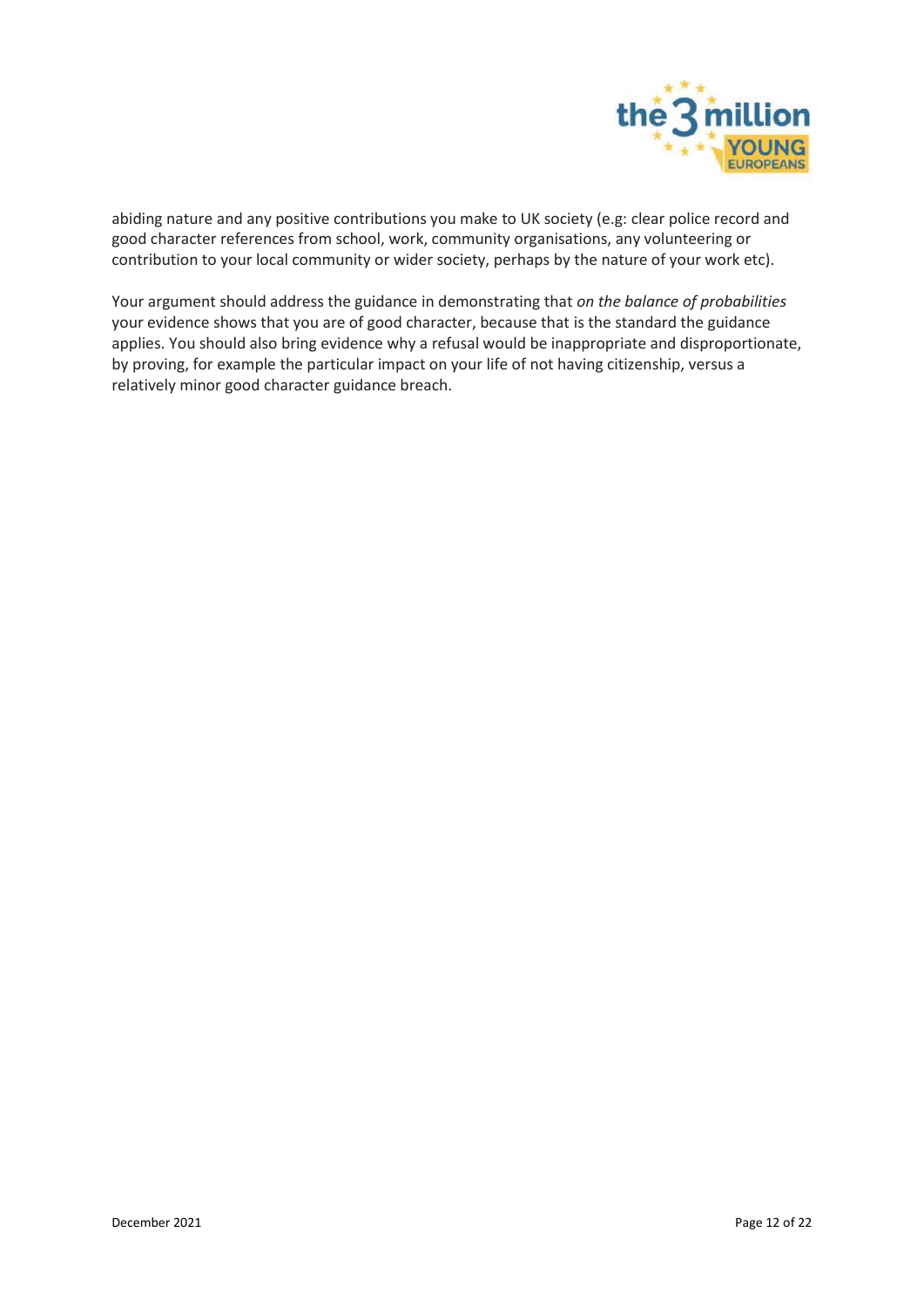

## <span id="page-12-0"></span>**CSI Discretion**

(Please check latest CSI update [here\)](https://www.the3million.org.uk/faq-1/csi)

Please read "**Potential negative consequences of British citizenship"** in conjunction with this section.

### **Summary of UKVI guidance on discretion to be exercised in relation to lack of CSI**

*Applicants may wish to refer to the summarised points from the UKVI guidance below. This summary is intended for those whose only "good character" issue is lack of CSI at some point during their residence up to 10 years. If there are more issues under the [Good Character policy](https://assets.publishing.service.gov.uk/government/uploads/system/uploads/attachment_data/file/923656/good-character-guidance-v2.0-gov-uk.pdf) which may apply, or if they do not meet any of the other naturalisation requirements, legal advice should be sought before applying.* 

On page 32 the [Naturalisation guidance](https://assets.publishing.service.gov.uk/government/uploads/system/uploads/attachment_data/file/1032568/Naturalisation_as_British_citizen_by_discretion.pdf) states that discretion can only be exercised in relation to immigration breaches where these were due to reasons outside the applicant's control, or if the breach was "genuinely inadvertent and short".

This may apply to an applicant's situation as follows. The applicant may wish to write a statement or paragraphs in their covering letter, addressing the below points from the guidance:

- 1. Reasons outside the applicant's control (factors contributing to lack of knowledge about CSI)
	- The applicant was never informed about the CSI requirement either by their university or GP surgery
	- The applicant was also not required to register with UKVI as an EU national before 30 June 2021, so they never had occasion to find out about less than obvious requirements. CSI is referred to on [p34 of the naturalisation guidance](https://assets.publishing.service.gov.uk/government/uploads/system/uploads/attachment_data/file/1032568/Naturalisation_as_British_citizen_by_discretion.pdf) as an "additional/implicit" requirement, indicating UKVI's recognition that it was viewed as not a core (but an "additional") requirement, and that it had not been explicitly stated.
	- Having full access to the NHS led the applicant to believe that they did not require private medical insurance
- 2. Short period: The applicant should set out how, over their entire UK residence up to 10 years they had other residence rights or other types of visas if relevant. They can then argue that this leaves the time period that should have been covered by CSI being relatively short.
- 3. Inadvertence: argue that failure to obtain CSI was, due to the factors outlined under point 1., outside the applicant's control as well as genuinely inadvertent, as it occurred only as a result of lack of knowledge. It could be argued that it makes no logical sense to suggest that the applicant would have jeopardised their future in the UK for the sake of avoiding health insurance payments. Their unawareness of the CSI requirement should therefore be accepted as an established fact.

As to the discretion consideration process, the [Good Character guidance,](https://assets.publishing.service.gov.uk/government/uploads/system/uploads/attachment_data/file/923656/good-character-guidance-v2.0-gov-uk.pdf) lastly, states this, without elaborating on what positive factors will be taken into account (on page 8):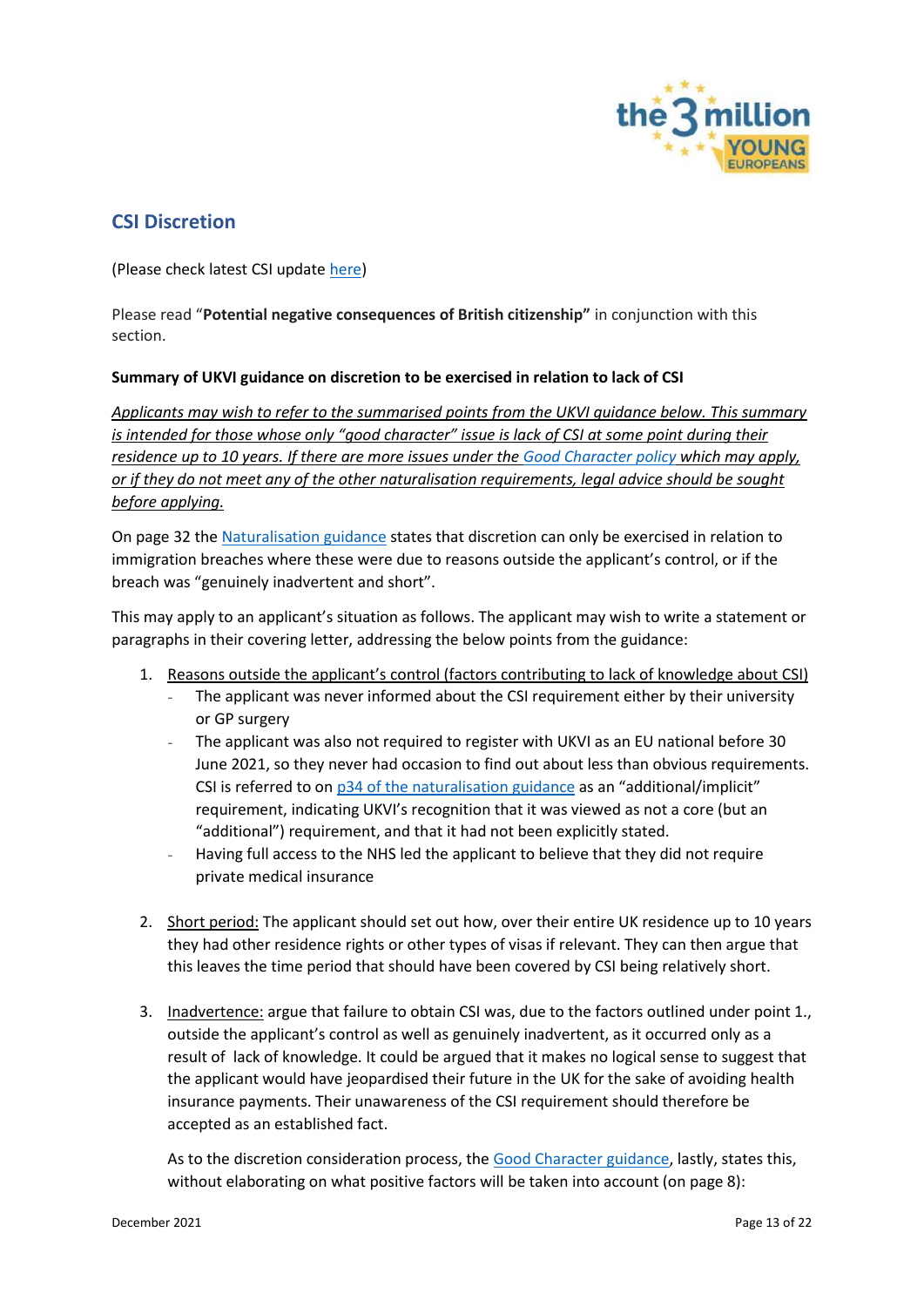

#### 4. Approach

The BNA 1981 does not define good character. However, this guidance sets out the types of conduct which must be taken into account when assessing whether a person has satisfied the requirement to be of good character.

Consideration must be given to all aspects of a person's character, including both negative factors, for example criminality, immigration law breaches and deception, and positive factors, for example contributions a person has made to society. The list of factors is not exhaustive.

Each application must be carefully considered on an individual basis on its own merits. You must be satisfied that an applicant is of good character **on** the balance of probabilities. To facilitate this, applicants must answer all questions asked of them during the application process honestly and in full. They must also inform the Home Office of any significant event (such as a criminal conviction or a pending prosecution) or any mitigating factors that could have a bearing on the good character assessment.

The applicant might then state that none of the other negative factors under the Good Character policy apply (if that is not the case, seek legal advice). They might refer to the fact that they have set out mitigating circumstances as to how this occurred (see above). They should then list all the positive factors about their character and how they have evidenced these. Examples in addition to those given in the guidance would be general character traits such as:

- hard work (paid, unpaid, or studies, obtain references, cite any awards, academic or work success)
- conscientiousness (in any field, obtain references, cite any awards)
- helpfulness (obtain references from people who can comment)
- contribution to society (volunteering, the type of profession eg healthcare)
- future contribution to society (evidence study and or career progression to evidence that, sometimes academic or work referees will comment on this)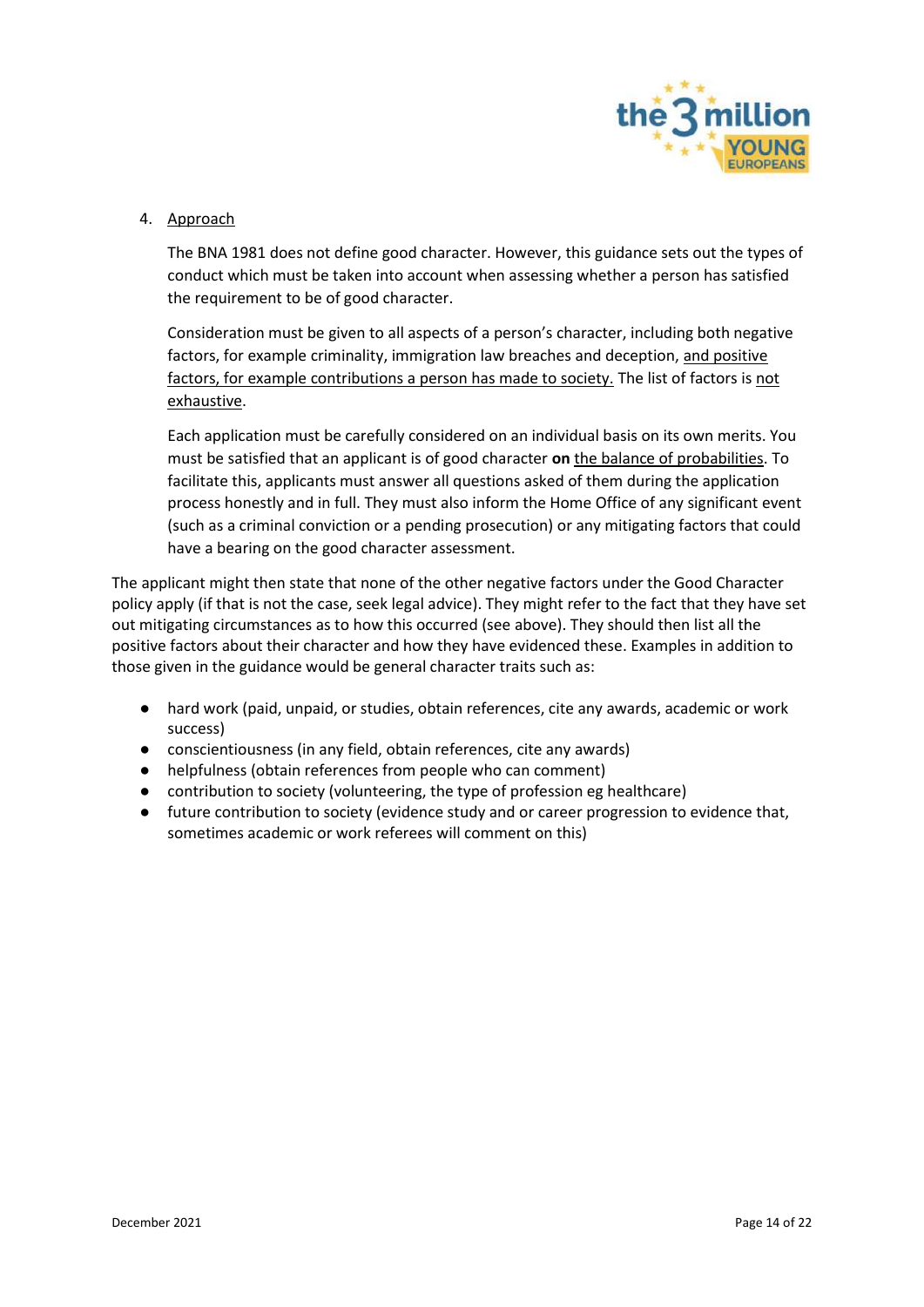

## <span id="page-14-0"></span>**Potential negative consequences of British citizenship**

Firstly, you must be aware of your country of origin's rules on dual nationality. Some countries do not allow for dual citizenship so you could risk losing your first citizenship. It is important you consult with your own country's embassy or consulate for information about this as rules can change.

#### UPDATE:

Appendix EU and EU-Family Permit of the Immigration Rules allows EU citizens, who lived in the UK before 31 December 2020 and who have EUSS status, to be a sponsor to a family member who wants to join them in future.

Before 6 April 2022, it was the case that such EU citizens who go on to naturalise to become dual British-EU citizens, but who had past gaps in comprehensive sickness insurance, may not be able to sponsor family members to join them in the UK in future.

However, following a successful House of Lords debate, the Government made a concession and from 6 April 2022 the Immigration Rules state that past gaps of comprehensive sickness insurance will be ignored when naturalised British-EU citizens wish to sponsor family members in future.

Please learn more about this update and recent CSI developments in Parliament and in the European Court of Justice here: https://www.the3million.org.uk/faq-1/csi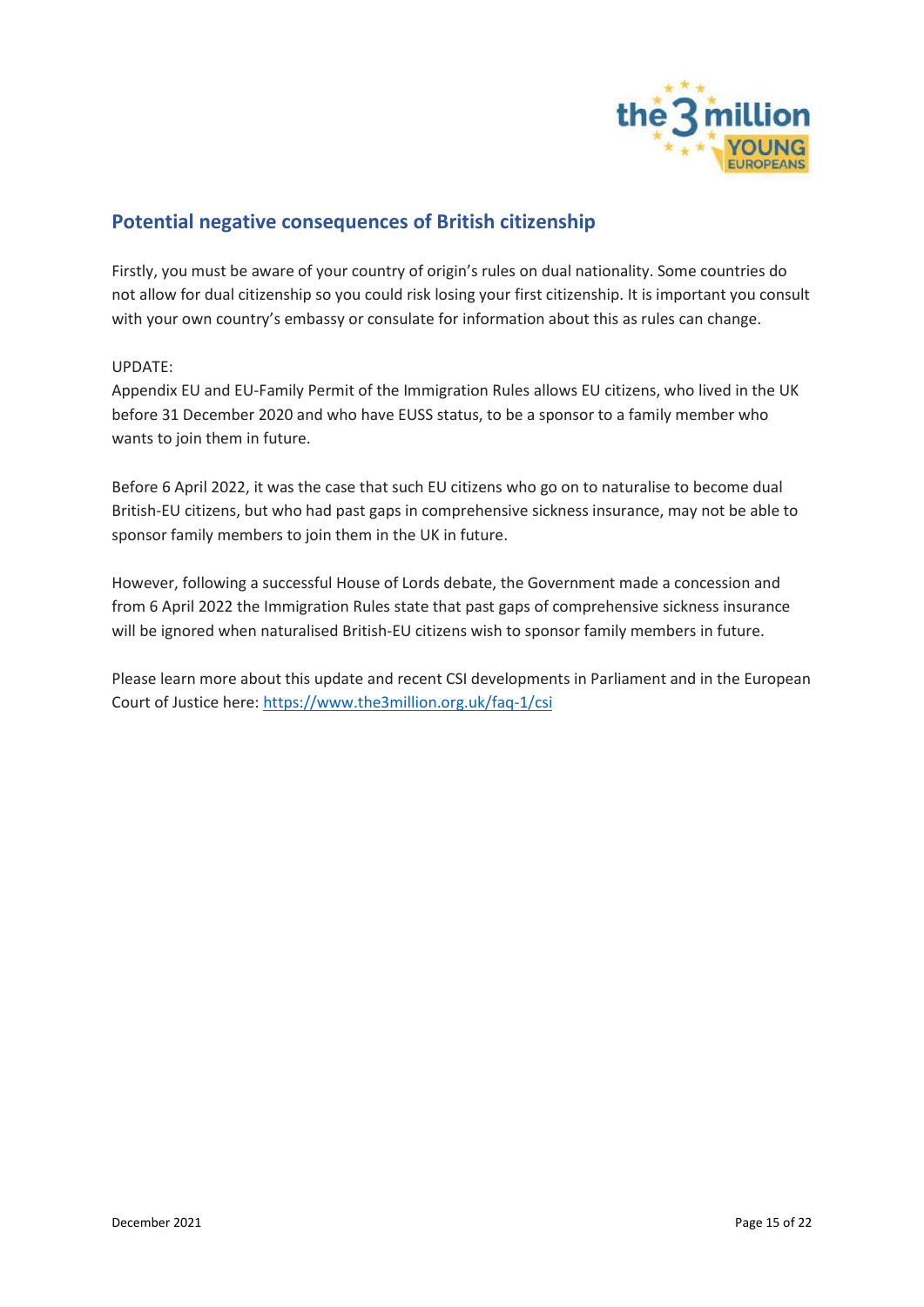

### <span id="page-15-0"></span>**Legal advice and assistance with your application**

After learning of all of the above, you may decide that you would prefer legal advice and assistance at this point. Here are some options:

- ⮚ **Private fees –** you may only need an initial consultation if you feel you just have a few questions. Find solicitor[s here](https://solicitors.lawsociety.org.uk/) and OISC-accredited immigration advisers [here.](https://home.oisc.gov.uk/adviser_finder/finder.aspx) 3 of the highest-ranked private solicitor firms for immigration in the UK are [Laura Devine](https://www.lauradevine.com/london-office/)  [Immigration;](https://www.lauradevine.com/london-office/) [Bates Wells;](https://bateswells.co.uk/services/immigration/) [Wesley Gryk Solicitors](https://www.gryklaw.com/)
- ⮚ **Private fees (free 15-minute phone consultation) –** small organisation [Gribkowski Migration](https://www.gribkowskimigration.co.uk/)
- ⮚ **Legal aid (separated migrant children eg: children in care only) –** 3 examples of good legal aid firms and organisations are: [Bindmans;](https://www.bindmans.com/what-we-do/nationality) [Wilsons;](https://www.wilsonllp.co.uk/immigration-law/) [JCWI](https://www.jcwi.org.uk/pages/category/legal-advice)
- ⮚ **Charities (free advice and assistance for children and young people) –** [The Project for the](https://prcbc.org/)  [Registration of Children as British Citizens \(PRCBC\);](https://prcbc.org/) [CCLC;](https://www.childrenslegalcentre.com/get-legal-advice/immigration-asylum-nationality/) [Just for Kids Law](https://justforkidslaw.org/what-we-do)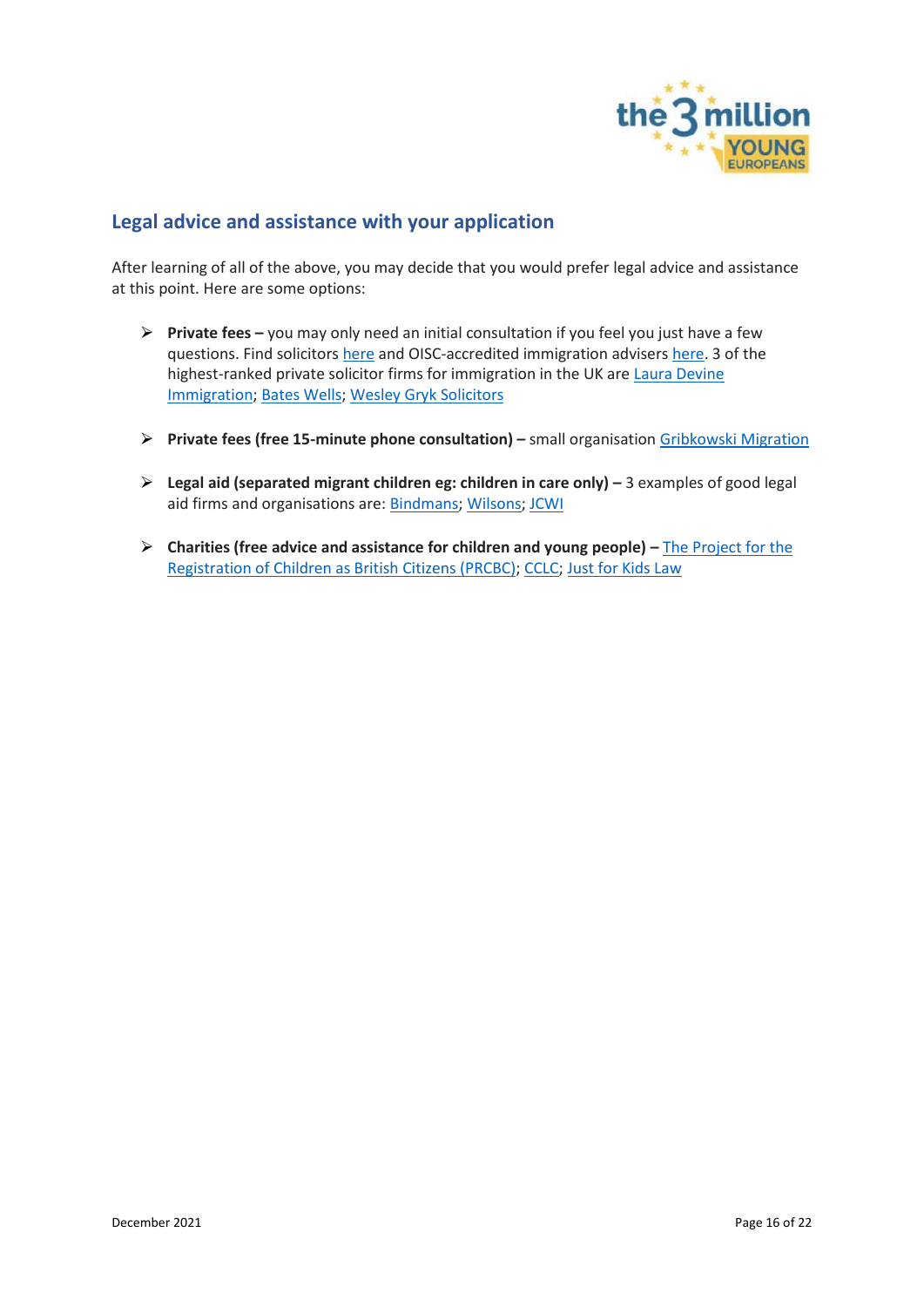

# <span id="page-16-0"></span>**Appendix: Example Naturalisation Application questionnaire**

| <b>NATURALISATION QUESTIONNAIRE</b>                                                               |                                                 |  |
|---------------------------------------------------------------------------------------------------|-------------------------------------------------|--|
| Please note, this questionnaire contains most of the questions for the Home Office application    |                                                 |  |
| form. It is more convenient to gather the information using this form as the online form does not |                                                 |  |
| provide an advance overview of the questions, and one cannot proceed to the next question until   |                                                 |  |
| an answer has been provided to the last.                                                          |                                                 |  |
|                                                                                                   | <b>Preliminary question</b>                     |  |
| Have you checked with your embassy whether                                                        | If no, please do so first and let us know their |  |
| you are permitted to hold dual citizenship                                                        | response before filling in the rest of this     |  |
| under the laws of your country? YES/NO                                                            | questionnaire!                                  |  |
| <b>About you</b>                                                                                  |                                                 |  |
| Title                                                                                             |                                                 |  |
| First name and all middle names                                                                   |                                                 |  |
| Surname                                                                                           |                                                 |  |
| Are you now, or have you even been, known by                                                      |                                                 |  |
| another name? If so, please state name and                                                        |                                                 |  |
| time period for which you were known by this                                                      |                                                 |  |
| Date of birth                                                                                     |                                                 |  |
| Passport number                                                                                   |                                                 |  |
| Issuing authority (eg: embassy London)                                                            |                                                 |  |
| Issue date                                                                                        |                                                 |  |
| Expiry date                                                                                       |                                                 |  |
| Can you provide the original passport? YES/NO.                                                    |                                                 |  |
| If not, state reasons                                                                             |                                                 |  |
| Do you hold a biometric residence permit/                                                         |                                                 |  |
| YES/NO If yes, please state BRP card number,                                                      |                                                 |  |
| date of issue and expiry date                                                                     |                                                 |  |
| Do you hold a valid national identity card?                                                       |                                                 |  |
| YES/NO If yes, please state ID card number,                                                       |                                                 |  |
| date of issue and expiry                                                                          |                                                 |  |
| Your country of nationality (or nationalities)                                                    |                                                 |  |
| Have you ever held another nationality?                                                           |                                                 |  |
| Contact email                                                                                     |                                                 |  |
| Your telephone number for use in the UK                                                           |                                                 |  |
| Your telephone number for use outside the UK                                                      |                                                 |  |
| If you hold a permanent residence biometric or                                                    |                                                 |  |
| blue card as an EEA/Swiss national, on what                                                       |                                                 |  |
| date did the accompanying Home Office letter                                                      |                                                 |  |
| say that you accrued permanent residence?                                                         |                                                 |  |
| If you hold Indefinite Leave to Remain (or EU                                                     |                                                 |  |
| Settled Status), when was this granted?                                                           |                                                 |  |
| Settled status 16-digit reference (on grant                                                       |                                                 |  |
| letter)                                                                                           |                                                 |  |
| ILR biometric card number if held                                                                 |                                                 |  |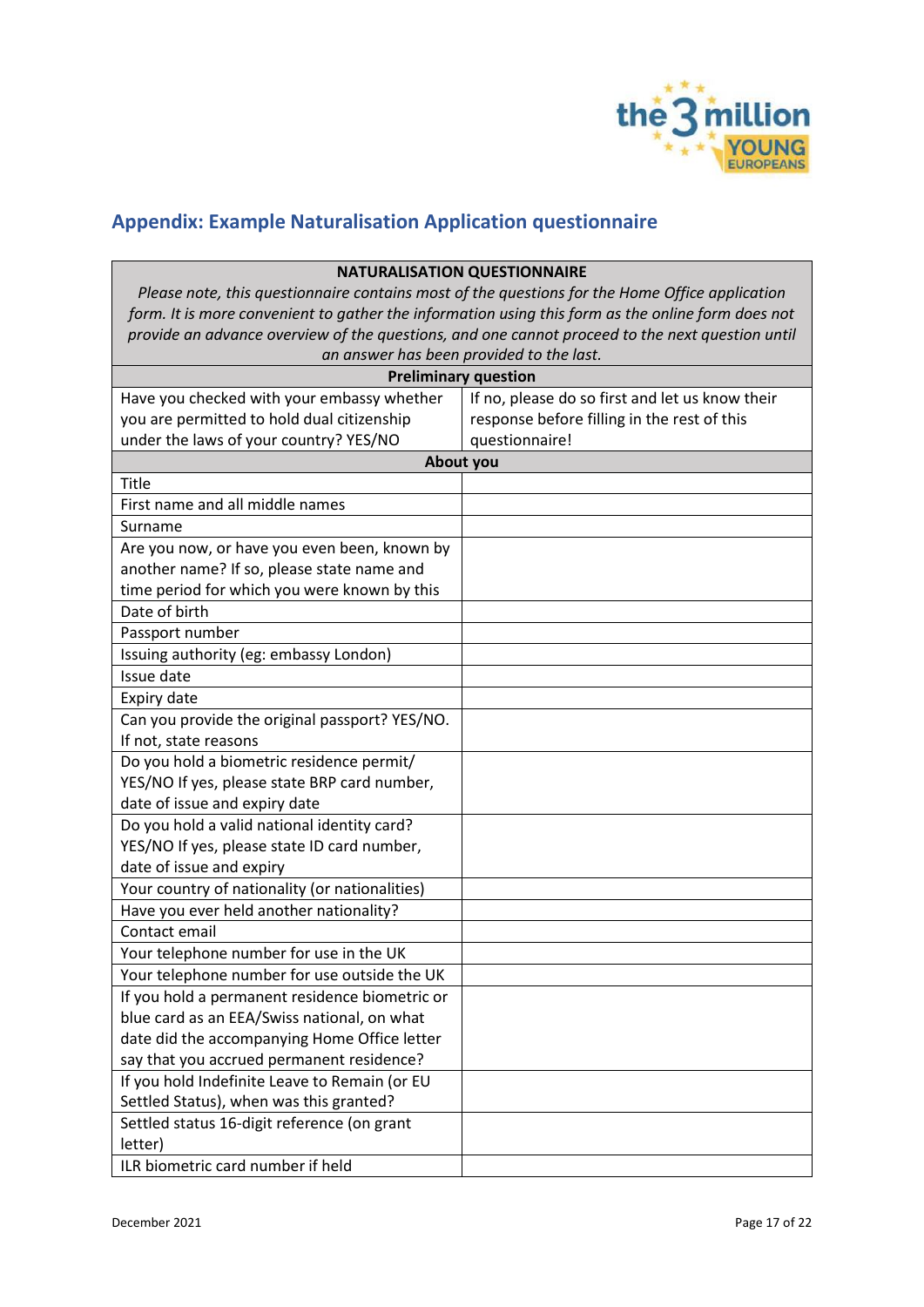

| What is your National Insurance number?                                  |                                                                                          |
|--------------------------------------------------------------------------|------------------------------------------------------------------------------------------|
| Your postal address with postcode                                        |                                                                                          |
| When did you start living there?                                         |                                                                                          |
| If less than 5 years ago: previous address within                        |                                                                                          |
| 5 years                                                                  |                                                                                          |
| When did you start living there?                                         |                                                                                          |
| If less than 5 years ago: previous address within                        |                                                                                          |
| 5 years                                                                  |                                                                                          |
| When did you start living there?                                         |                                                                                          |
| Gender shown in your passport                                            |                                                                                          |
| M/F/Unspecified                                                          |                                                                                          |
| List all trips (full days only) spent outside the UK                     |                                                                                          |
| in the last 5 years (*or 3 years if spouse/civil                         |                                                                                          |
| partner of a British citizen): departure date,                           |                                                                                          |
| return date country visited and type of trip (eg:                        |                                                                                          |
| holiday, family visit, internship etc) if more than                      |                                                                                          |
| 4 trips, please use spreadsheet sent with this                           |                                                                                          |
| questionnaire!                                                           |                                                                                          |
| Please add up your absences over the whole                               |                                                                                          |
| period                                                                   |                                                                                          |
| Please add up your absences over the last 12                             |                                                                                          |
| months                                                                   |                                                                                          |
| Were you in the UK 5 (or 3*) years ago?                                  |                                                                                          |
| On which date did you first enter the UK?                                |                                                                                          |
| Where in the UK did you arrive (eg: Heathrow)                            |                                                                                          |
| Before the 5 (or 3*) years, were you<br>continuously resident in the UK? |                                                                                          |
|                                                                          | Life and Language in the UK - if you are 65 or over, these questions do not apply to you |
| Have you passed the Life in the UK Test? If yes,                         |                                                                                          |
| provide reference number. If you have a                                  |                                                                                          |
| certificate (older tests), please provide this for                       |                                                                                          |
| checking.                                                                |                                                                                          |
| Unless you hold the nationality of a country on                          |                                                                                          |
| the list on this page, do you hold a certificate                         |                                                                                          |
| for a degree taught in English OR an English test                        |                                                                                          |
| at Level B1 or higher in speaking and listening?                         |                                                                                          |
| Please provide any degree or English test                                |                                                                                          |
| certificate for checking.                                                |                                                                                          |
|                                                                          | <b>Main home</b>                                                                         |
| Do you plan for your main home to be in the UK                           |                                                                                          |
| if your application is successful?                                       |                                                                                          |
|                                                                          | Your spouse or civil partner                                                             |
| If you are married or in a civil partnership,                            |                                                                                          |
| please provide the name, date of birth and                               |                                                                                          |
| nationality of your partner                                              |                                                                                          |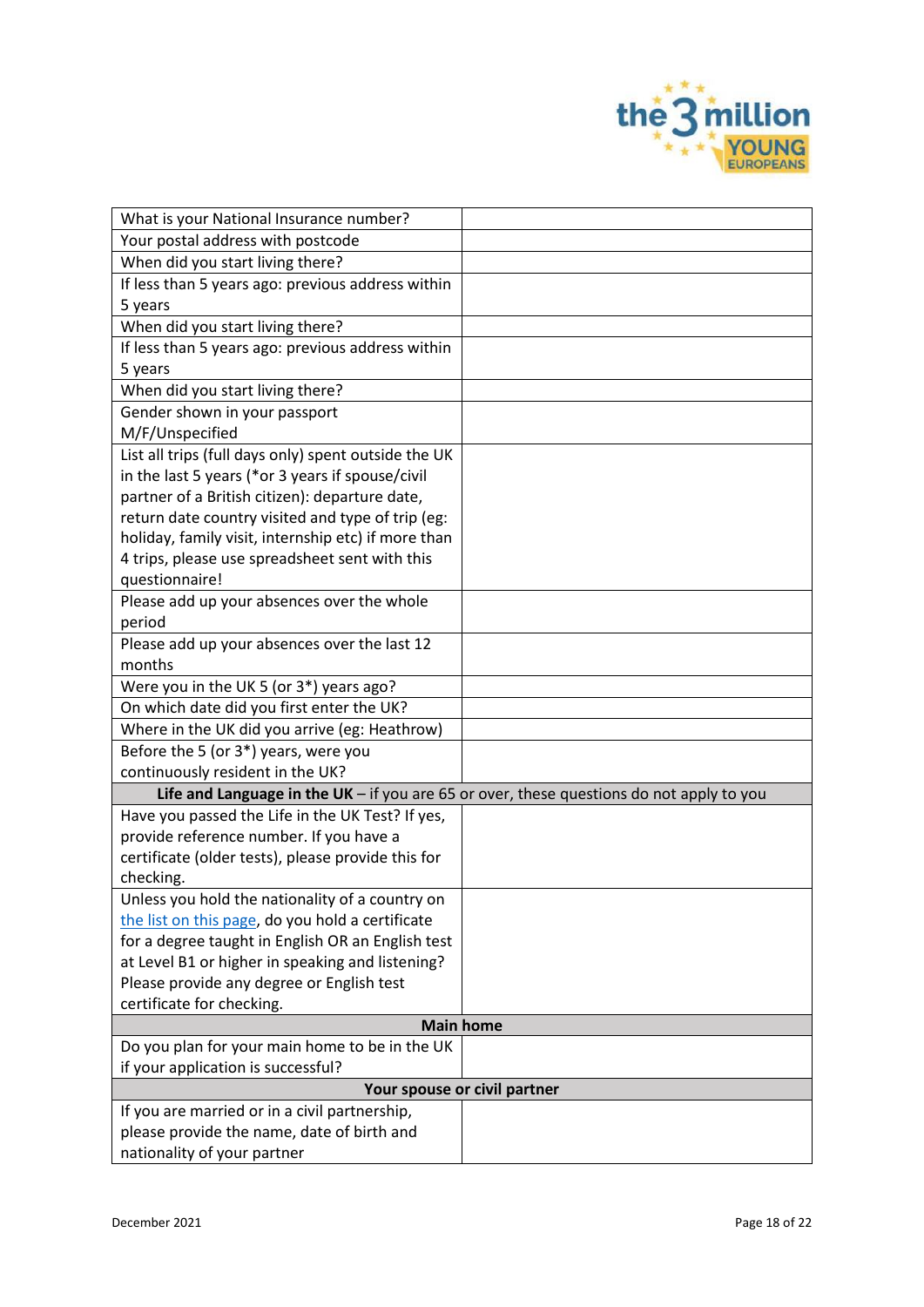

| Were you previously married or in a civil                                                          |                                                                                          |
|----------------------------------------------------------------------------------------------------|------------------------------------------------------------------------------------------|
| partnership with another person? If so, please                                                     |                                                                                          |
| state date and place of dissolution of the                                                         |                                                                                          |
| marriage or civil partnership                                                                      |                                                                                          |
| Do you have any dependents who are not                                                             |                                                                                          |
| applying with you? Please provide name, date                                                       |                                                                                          |
| of birth and nationality                                                                           |                                                                                          |
| Do you have any children whose birth parent is                                                     |                                                                                          |
| not your current partner?                                                                          |                                                                                          |
| <b>Your parents</b>                                                                                |                                                                                          |
| Your father's full name                                                                            |                                                                                          |
| Your father's town, country of birth                                                               |                                                                                          |
| Your father's date of birth                                                                        |                                                                                          |
| Your father's nationality                                                                          |                                                                                          |
| If your father held a different nationality                                                        |                                                                                          |
| before, what was it and when was it held?                                                          |                                                                                          |
| Your mother's full name                                                                            |                                                                                          |
| Your mother's town, country of birth                                                               |                                                                                          |
| Your mother's date of birth                                                                        |                                                                                          |
| Your mother's nationality                                                                          |                                                                                          |
| If your mother held a different nationality                                                        |                                                                                          |
| before, what was it and when was it held?                                                          |                                                                                          |
| <b>Referees</b>                                                                                    |                                                                                          |
|                                                                                                    |                                                                                          |
|                                                                                                    |                                                                                          |
| nationality who has professional standing (not your immigration lawyer). For all applications, the | Each referee should know the applicant personally. One referee should be a person of any |
| second referee must normally be the holder of a British citizen passport and either a professional |                                                                                          |
| person or over the age of 25. They must not be related to you or be your lawyer, and they must     |                                                                                          |
| not have a criminal record.                                                                        |                                                                                          |
| Referee 1 - professional person (see list of "acceptable professional persons" on p25 of this      |                                                                                          |
| guidance)                                                                                          |                                                                                          |
| Title                                                                                              |                                                                                          |
| First name and any middle names                                                                    |                                                                                          |
| Family name                                                                                        |                                                                                          |
| Gender                                                                                             |                                                                                          |
| Date of birth                                                                                      |                                                                                          |
| Full address with postcode                                                                         |                                                                                          |
| Have they lived at this address for 3 years? If                                                    |                                                                                          |
| no, provide previous addresses within 3 years                                                      |                                                                                          |
| Their phone number                                                                                 |                                                                                          |
| Their email address                                                                                |                                                                                          |
| Their profession                                                                                   |                                                                                          |
| Do they have a British passport? YES/NO                                                            |                                                                                          |
| If yes, please provide British passport number                                                     |                                                                                          |
| How do they know you?                                                                              |                                                                                          |

Title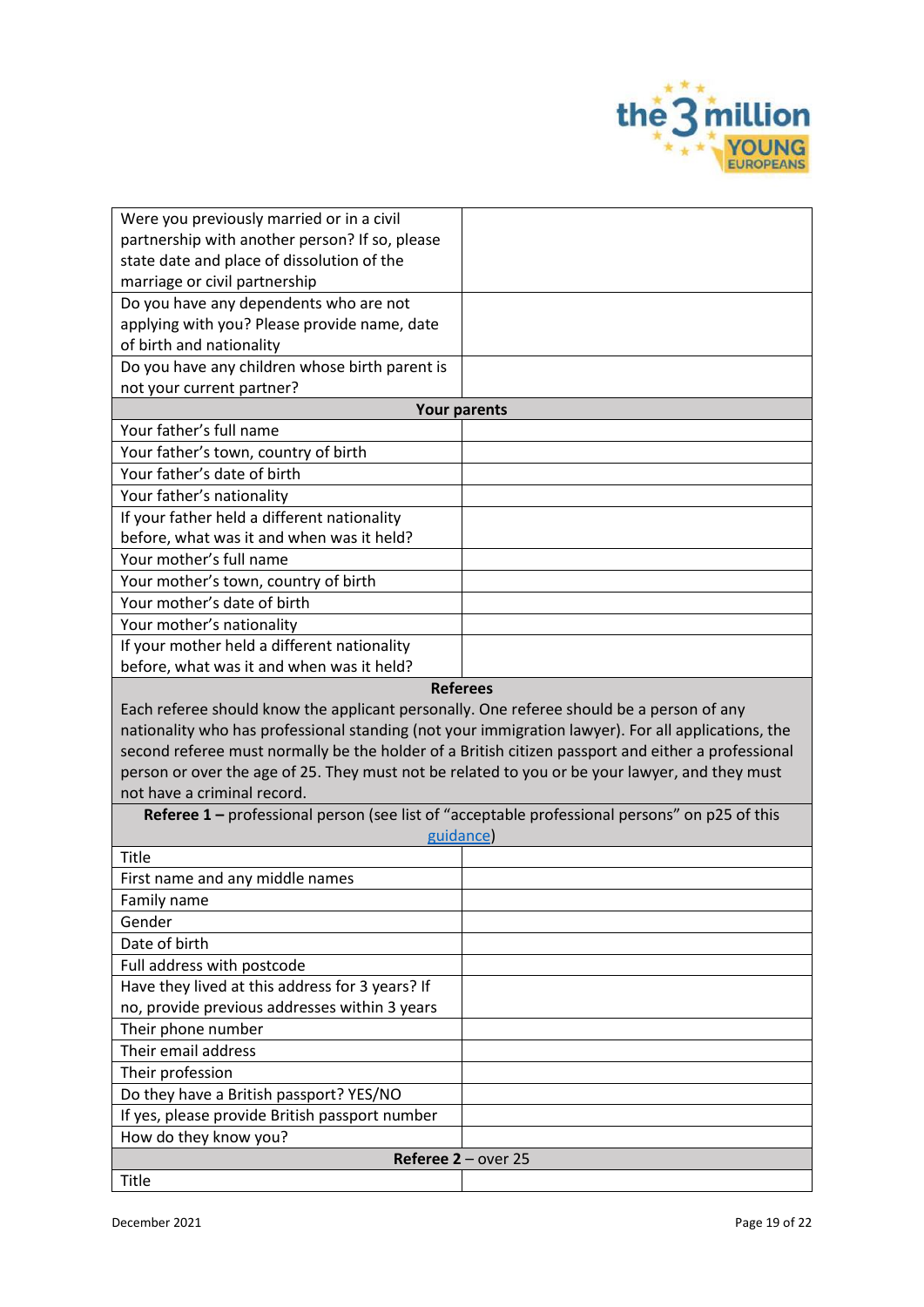

| First name and any middle names                 |                                                                                                 |
|-------------------------------------------------|-------------------------------------------------------------------------------------------------|
| Family name                                     |                                                                                                 |
| Gender                                          |                                                                                                 |
| Date of birth                                   |                                                                                                 |
| Full address with postcode                      |                                                                                                 |
| Have they lived at this address for 3 years? If |                                                                                                 |
| no, provide previous addresses within 3 years   |                                                                                                 |
| Their phone number                              |                                                                                                 |
| Their email address                             |                                                                                                 |
| Their profession                                |                                                                                                 |
| Do they have a British passport? YES/NO         |                                                                                                 |
| If yes, please provide British passport number  |                                                                                                 |
| How do they know you?                           |                                                                                                 |
|                                                 | Employment details for the last 10 years - if complicated, simply send me your CV, ensuring the |
|                                                 | below details are covered for each position                                                     |
| What is your current occupation and job title?  |                                                                                                 |
| Are you employed or self-employed?              |                                                                                                 |
| Employer or business name                       |                                                                                                 |
| <b>Employer or business address</b>             |                                                                                                 |
| Tax code if self employed                       |                                                                                                 |
| Start date                                      |                                                                                                 |
| What was your previous occupation or job        |                                                                                                 |
| title?                                          |                                                                                                 |
| Were you employed or self-employed?             |                                                                                                 |
| Employer or business name                       |                                                                                                 |
| <b>Employer or business address</b>             |                                                                                                 |
| Tax code if self employed                       |                                                                                                 |
| Start date                                      |                                                                                                 |
| End date                                        |                                                                                                 |
| What was your previous occupation or job        |                                                                                                 |
| title?                                          |                                                                                                 |
| Were you employed or self-employed?             |                                                                                                 |
| Employer or business name                       |                                                                                                 |
| Employer or business address                    |                                                                                                 |
| Tax code if self employed                       |                                                                                                 |
| Start date                                      |                                                                                                 |
| End date                                        |                                                                                                 |
| What was your previous occupation or job        |                                                                                                 |
| title?                                          |                                                                                                 |
| Were you employed or self-employed?             |                                                                                                 |
| Employer or business name                       |                                                                                                 |
| Employer or business address                    |                                                                                                 |
| Tax code if self employed                       |                                                                                                 |
| Start date                                      |                                                                                                 |
| End date                                        |                                                                                                 |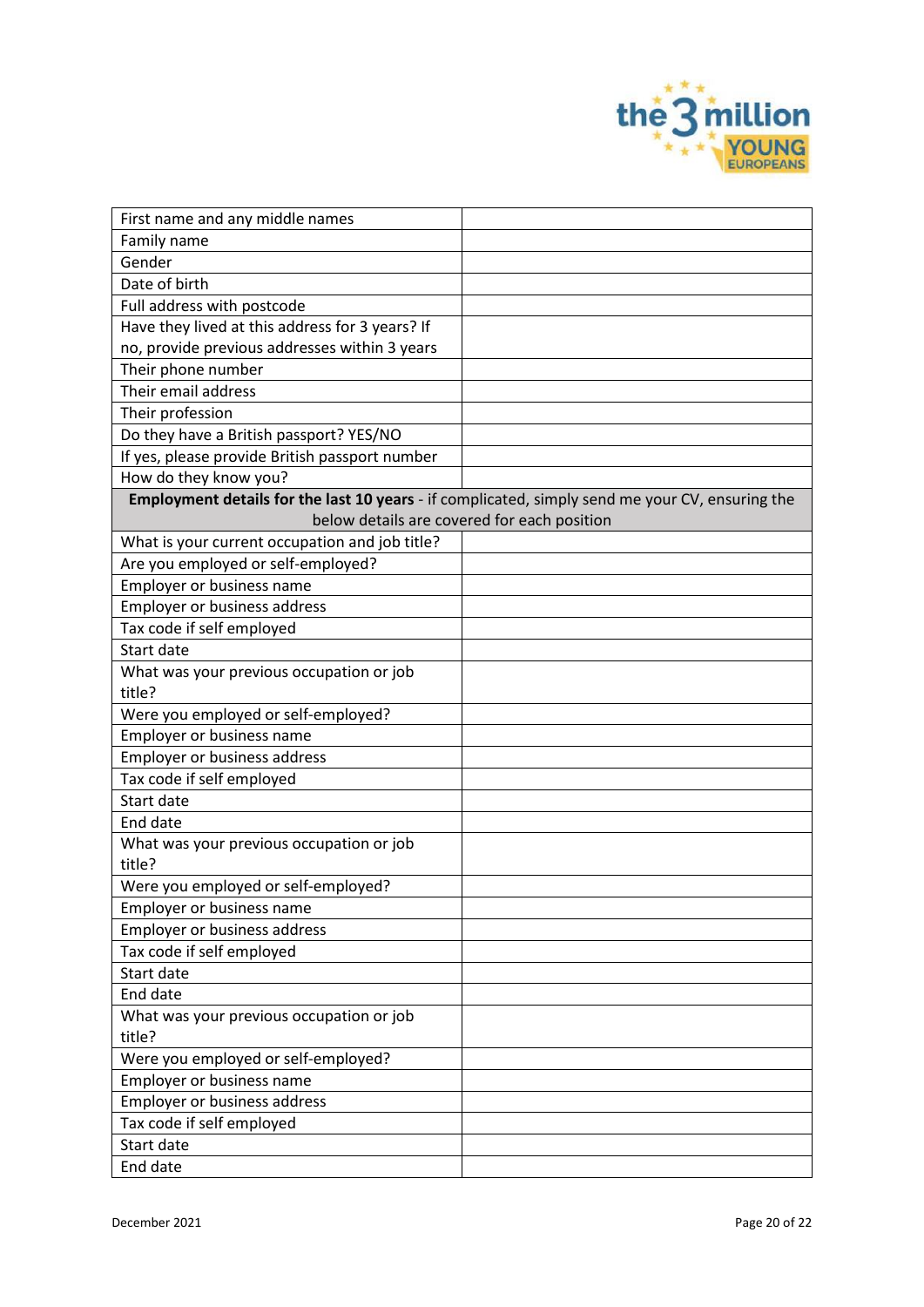

|                                                  | <b>Previous immigration applications</b>                                                              |
|--------------------------------------------------|-------------------------------------------------------------------------------------------------------|
| Have you made any previous UK immigration        |                                                                                                       |
| applications in the UK or abroad (including      |                                                                                                       |
| under the EU Settlement Scheme)? YES/NO - if     |                                                                                                       |
| yes, state the following for each previous       |                                                                                                       |
| application                                      |                                                                                                       |
| <b>Application 1</b>                             |                                                                                                       |
| Name in which you made the application (if you   |                                                                                                       |
| were a dependant, state the main applicant's     |                                                                                                       |
| name)                                            |                                                                                                       |
| Reference number if known                        |                                                                                                       |
| Was this application made in the UK?             |                                                                                                       |
| Date of application, if known                    |                                                                                                       |
| Were your fingerprints taken as part of this     |                                                                                                       |
| application? YES/NO                              |                                                                                                       |
| <b>Application 2</b>                             |                                                                                                       |
| Name in which you made the application (if you   |                                                                                                       |
| were a dependant, state the main applicant's     |                                                                                                       |
| name)                                            |                                                                                                       |
| Reference number if known                        |                                                                                                       |
| Was this application made in the UK?             |                                                                                                       |
| Date of application, if known                    |                                                                                                       |
| Were your fingerprints taken as part of this     |                                                                                                       |
| application? YES/NO                              |                                                                                                       |
| Do you have any other details that you would     |                                                                                                       |
| like to be considered regarding your             |                                                                                                       |
| application?                                     |                                                                                                       |
|                                                  | Convictions and other penalties - have you ever had the following in the UK or any other              |
|                                                  | country? If no, state NO, if yes, give details such as stating the offence, date and length or nature |
|                                                  | of sentence and in which country the conviction or penalty was imposed                                |
| A criminal conviction                            |                                                                                                       |
| A penalty for a driving offence eg               |                                                                                                       |
| disqualification for speeding or no motor        |                                                                                                       |
| insurance                                        |                                                                                                       |
| An arrest or charge for which you are currently  |                                                                                                       |
| on or awaiting trial                             |                                                                                                       |
| A caution, warning, reprimand or other penalty   |                                                                                                       |
| A civil court judgment against you, for example  |                                                                                                       |
| for non-payment of debt, bankruptcy              |                                                                                                       |
| proceedings or anti-social behaviour             |                                                                                                       |
| A civil penalty issued under UK immigration law  |                                                                                                       |
| Have you ever been declared bankrupt?            |                                                                                                       |
| Are you on the sex offenders register or have    |                                                                                                       |
| you been given any of the following: a           |                                                                                                       |
| notification order, a sexual offences prevention |                                                                                                       |